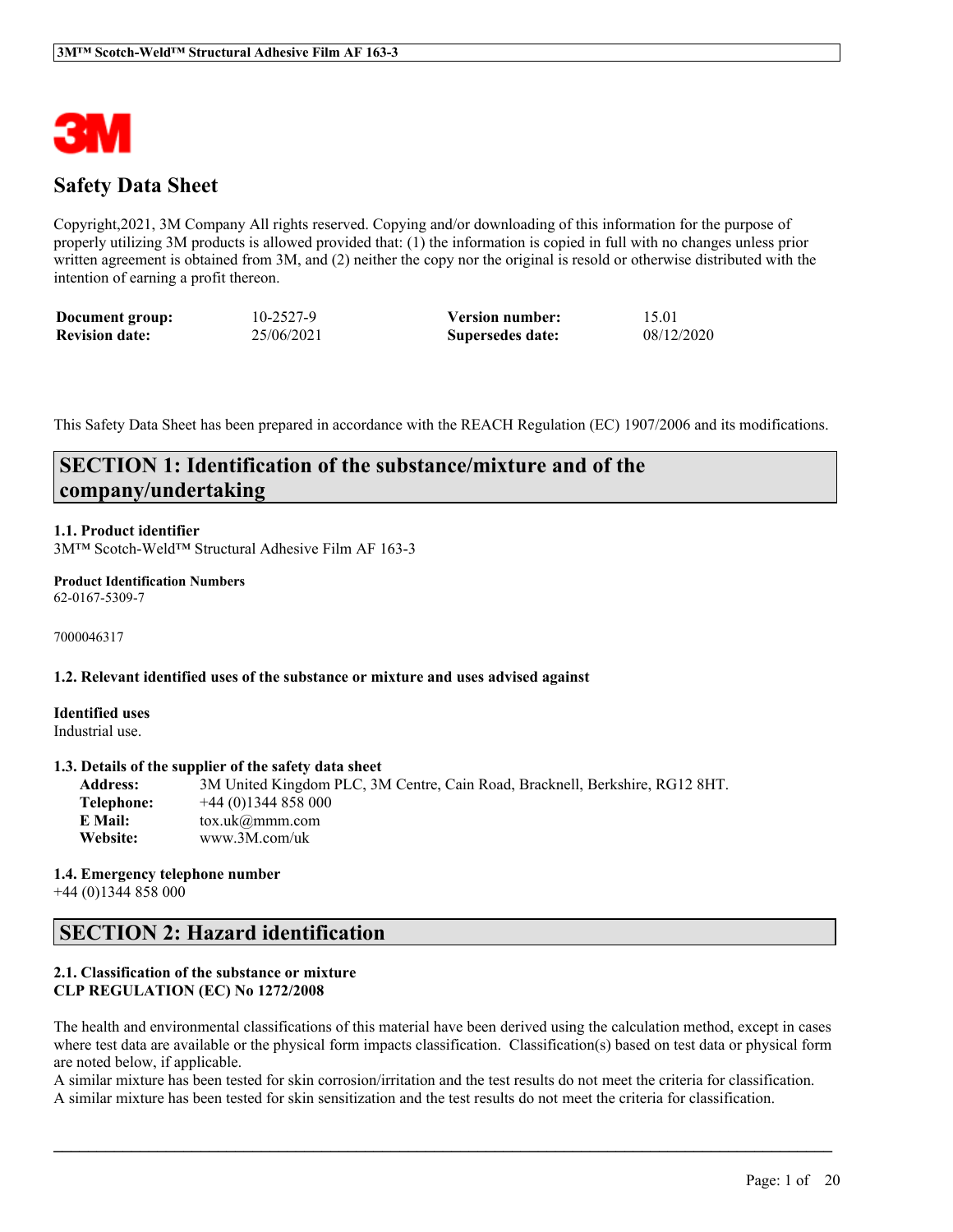The eye damage/irritation classification is not applied due to the nature of this product (adhesive film).

## **CLASSIFICATION:**

Germ Cell Mutagenicity, Category 2 - Muta. 2; H341 Reproductive Toxicity, Category 1B - Repr. 1B; H360 Hazardous to the Aquatic Environment (Chronic), Category 2 - Aquatic Chronic 2; H411

For full text of H phrases, see Section 16.

## **2.2. Label elements CLP REGULATION (EC) No 1272/2008**

# **SIGNAL WORD**

DANGER.

#### **Symbols**

GHS08 (Health Hazard) |GHS09 (Environment) |

#### **Pictograms**



| Ingredients:                                                                                      |               |                 |            |
|---------------------------------------------------------------------------------------------------|---------------|-----------------|------------|
| Ingredient                                                                                        | CAS Nbr       | EC No.          | $\%$ by Wt |
| bisphenol A                                                                                       | $80 - 05 - 7$ | $201 - 245 - 8$ | $3 - 7$    |
| $p-(2,3-\epsilon p\alpha xyprop\alpha xy)-N,N-bis(2,3-\epsilon p\alpha y)$<br>epoxypropyl)aniline | 5026-74-4     | 225-716-2       | $1 - 5$    |

#### **HAZARD STATEMENTS:**

| H341         | Suspected of causing genetic defects. |
|--------------|---------------------------------------|
| <b>H360F</b> | May damage fertility.                 |

H411 Toxic to aquatic life with long lasting effects.

 $\mathcal{L}_\mathcal{L} = \mathcal{L}_\mathcal{L} = \mathcal{L}_\mathcal{L} = \mathcal{L}_\mathcal{L} = \mathcal{L}_\mathcal{L} = \mathcal{L}_\mathcal{L} = \mathcal{L}_\mathcal{L} = \mathcal{L}_\mathcal{L} = \mathcal{L}_\mathcal{L} = \mathcal{L}_\mathcal{L} = \mathcal{L}_\mathcal{L} = \mathcal{L}_\mathcal{L} = \mathcal{L}_\mathcal{L} = \mathcal{L}_\mathcal{L} = \mathcal{L}_\mathcal{L} = \mathcal{L}_\mathcal{L} = \mathcal{L}_\mathcal{L}$ 

## **PRECAUTIONARY STATEMENTS**

| <b>Prevention:</b>    |                                                    |                                                        |
|-----------------------|----------------------------------------------------|--------------------------------------------------------|
| P <sub>201</sub>      | Obtain special instructions before use.            |                                                        |
| P <sub>273</sub>      | Avoid release to the environment.                  |                                                        |
| <b>P280K</b>          | Wear protective gloves and respiratory protection. |                                                        |
| <b>Response:</b>      |                                                    |                                                        |
| $P308 + P313$<br>P391 | Collect spillage.                                  | IF exposed or concerned: Get medical advice/attention. |

### **SUPPLEMENTAL INFORMATION:**

#### **Supplemental Hazard Statements:**

| <b>EUH208</b> |
|---------------|
|---------------|

Contains p-(2,3-epoxypropoxy)-N,N-bis(2,3-epoxypropyl)aniline. | bis-[4-(2,3epoxipropoxi)phenyl]propane. | bisphenol A. May produce an allergic reaction.

#### **Supplemental Precautionary Statements:**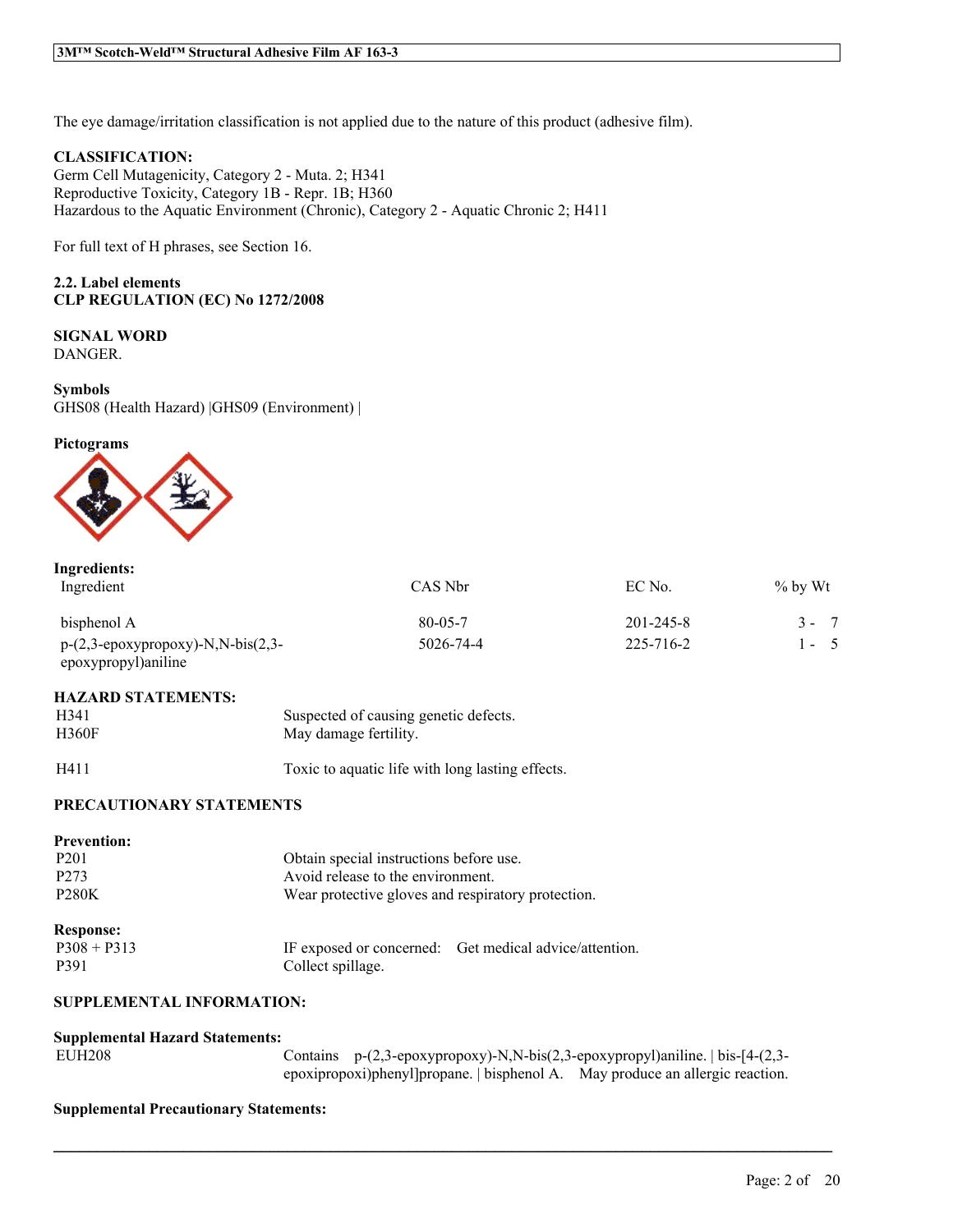Restricted to professional users.

61% of the mixture consists of components of unknown acute oral toxicity.

Contains 61% of components with unknown hazards to the aquatic environment.

## **2.3. Other hazards**

Contains a substance identified as an endocrine disrupter in the list established in accordance with REACH Article 59(1)

# **SECTION 3: Composition/information on ingredients**

## **3.1. Substances**

Not applicable

## **3.2. Mixtures**

| Ingredient                                               | Identifier(s)        | $\frac{0}{0}$ | <b>Classification according to Regulation</b> |
|----------------------------------------------------------|----------------------|---------------|-----------------------------------------------|
|                                                          |                      |               | (EC) No. 1272/2008 [CLP]                      |
| Polyether Polymer                                        | <b>Trade Secret</b>  | 70<br>$40 -$  | Substance not classified as hazardous         |
| $bis-[4-(2,3-epoxi)propan]$ ]propane                     | $(CAS-N0)$ 1675-54-3 | $20 -$<br>30  | Skin Irrit. 2, H315                           |
|                                                          | (EC-No.) 216-823-5   |               | Eye Irrit. 2, H319                            |
|                                                          | (REACH-No.) 01-      |               | Skin Sens. 1, H317                            |
|                                                          | 2119456619-26        |               | Aquatic Chronic 2, H411                       |
| bisphenol A                                              | (CAS-No.) 80-05-7    | $3 - 7$       | Eye Dam. 1, H318                              |
|                                                          | (EC-No.) 201-245-8   |               | Skin Sens. 1, H317                            |
|                                                          | (REACH-No.) 01-      |               | Repr. 1B, H360F                               |
|                                                          | 2119457856-23        |               | STOT SE 3, H335                               |
|                                                          |                      |               | Aquatic Chronic 2, H411                       |
| Dicyandiamide                                            | (CAS-No.) 461-58-5   | $1 - 5$       | Substance not classified as hazardous         |
|                                                          | (EC-No.) 207-312-8   |               |                                               |
|                                                          |                      |               |                                               |
| $p-(2,3-\epsilon p\alpha xyprop\alpha xy)$ -N,N-bis(2,3- | (CAS-No.) 5026-74-4  | $1 - 5$       | Aquatic Chronic 2, H411                       |
| epoxypropyl)aniline                                      | (EC-No.) 225-716-2   |               | Acute Tox. 4, H302                            |
|                                                          | (REACH-No.) 01-      |               | Skin Irrit. 2, H315                           |
|                                                          | 2119954405-36        |               | Eye Irrit. 2, H319                            |
|                                                          |                      |               | Skin Sens. 1, H317                            |
|                                                          |                      |               | Muta. 2, H341                                 |
| N,N"-(4-Methyl-m-phenylene)bis[N',N'-                    | (CAS-No.) 17526-94-2 | $1 - 5$       | Substance not classified as hazardous         |
| dimethylurea]                                            | (EC-No.) 241-523-6   |               |                                               |
|                                                          |                      |               |                                               |

Please see section 16 for the full text of any H statements referred to in this section

## **Specific Concentration Limits**

| Ingredient                                      | Identifier(s)                                 | <b>Specific Concentration Limits</b>                                  |
|-------------------------------------------------|-----------------------------------------------|-----------------------------------------------------------------------|
| $\vert$ bis-[4-(2,3-epoxipropoxi)phenyl]propane | $(CAS-N0)$ 1675-54-3<br>$[EC-N0$ .) 216-823-5 | $(C \ge 5\%)$ Skin Irrit. 2, H315<br>$(C \ge 5\%)$ Eye Irrit. 2, H319 |

 $\mathcal{L}_\mathcal{L} = \mathcal{L}_\mathcal{L} = \mathcal{L}_\mathcal{L} = \mathcal{L}_\mathcal{L} = \mathcal{L}_\mathcal{L} = \mathcal{L}_\mathcal{L} = \mathcal{L}_\mathcal{L} = \mathcal{L}_\mathcal{L} = \mathcal{L}_\mathcal{L} = \mathcal{L}_\mathcal{L} = \mathcal{L}_\mathcal{L} = \mathcal{L}_\mathcal{L} = \mathcal{L}_\mathcal{L} = \mathcal{L}_\mathcal{L} = \mathcal{L}_\mathcal{L} = \mathcal{L}_\mathcal{L} = \mathcal{L}_\mathcal{L}$ 

For information on ingredient occupational exposure limits or PBT or vPvB status, see sections 8 and 12 of this SDS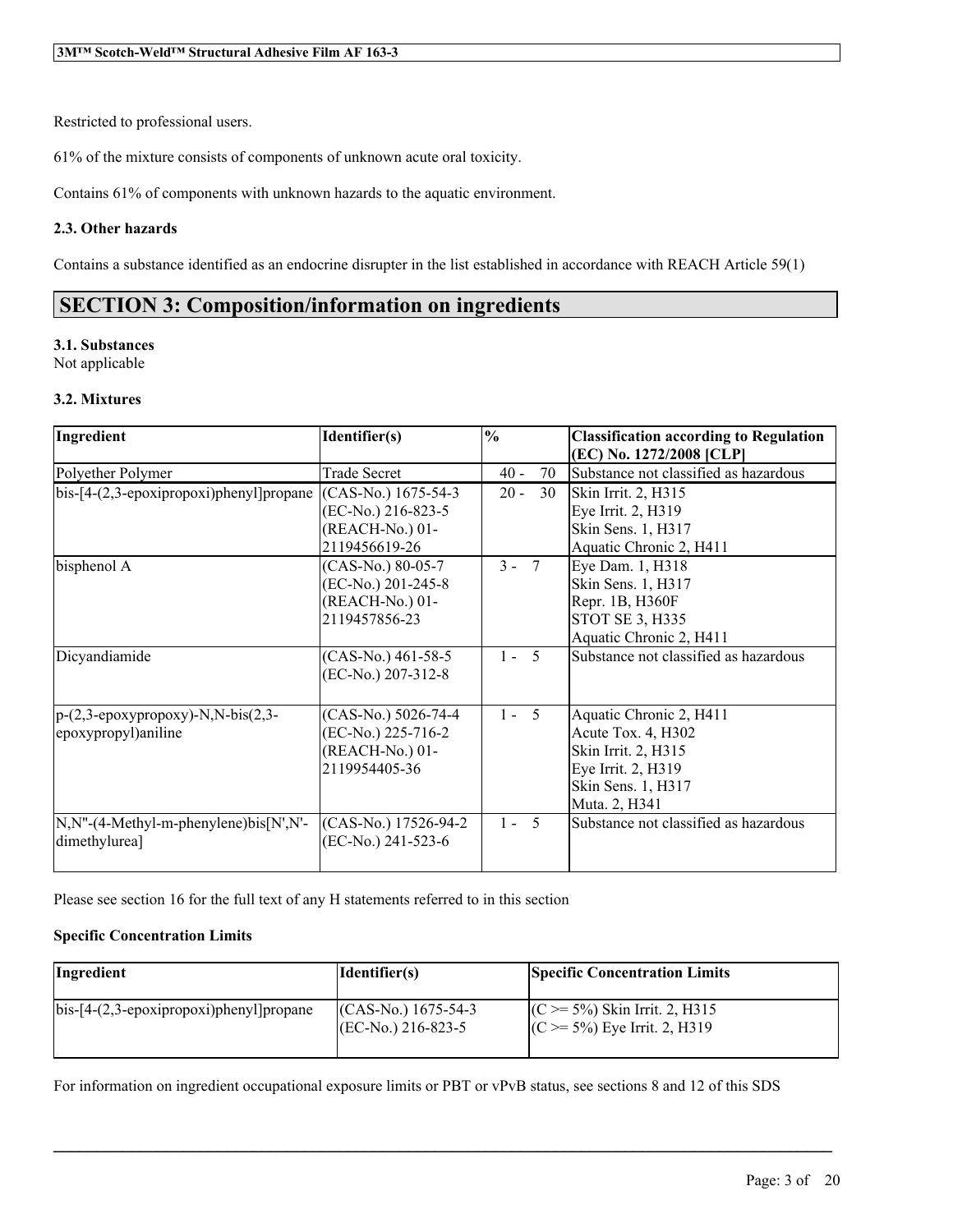# **SECTION 4: First aid measures**

## **4.1. Description of first aid measures**

#### **Inhalation**

Remove person to fresh air. If you feel unwell, get medical attention.

#### **Skin contact**

Wash with soap and water. If you are concerned, get medical advice.

#### **Eye contact**

No need for first aid is anticipated.

#### **If swallowed**

Rinse mouth. If you feel unwell, get medical attention.

#### **4.2. Most important symptoms and effects, both acute and delayed**

No critical symptoms or effects. See Section 11.1, information on toxicological effects.

#### **4.3. Indication of any immediate medical attention and special treatment required** Not applicable

# **SECTION 5: Fire-fighting measures**

#### **5.1. Extinguishing media**

In case of fire: Use a fire fighting agent suitable for ordinary combustible material such as water or foam to extinguish.

## **5.2. Special hazards arising from the substance or mixture**

None inherent in this product.

#### **Hazardous Decomposition or By-Products**

| <b>Substance</b>    | Condition          |
|---------------------|--------------------|
| Aldehydes.          | During combustion. |
| Carbon monoxide     | During combustion. |
| Carbon dioxide.     | During combustion. |
| Hydrogen Bromide    | During combustion. |
| Hydrogen Chloride   | During combustion. |
| Hydrogen cyanide.   | During combustion. |
| Ammonia             | During combustion. |
| Oxides of nitrogen. | During combustion. |
|                     |                    |

#### **5.3. Advice for fire-fighters**

Wear full protective clothing, including helmet, self-contained, positive pressure or pressure demand breathing apparatus, bunker coat and pants, bands around arms, waist and legs, face mask, and protective covering for exposed areas of the head.

## **SECTION 6: Accidental release measures**

## **6.1. Personal precautions, protective equipment and emergency procedures**

Evacuate area. Ventilate the area with fresh air. Refer to other sections of this SDS for information regarding physical and health hazards, respiratory protection, ventilation, and personal protective equipment.

 $\mathcal{L}_\mathcal{L} = \mathcal{L}_\mathcal{L} = \mathcal{L}_\mathcal{L} = \mathcal{L}_\mathcal{L} = \mathcal{L}_\mathcal{L} = \mathcal{L}_\mathcal{L} = \mathcal{L}_\mathcal{L} = \mathcal{L}_\mathcal{L} = \mathcal{L}_\mathcal{L} = \mathcal{L}_\mathcal{L} = \mathcal{L}_\mathcal{L} = \mathcal{L}_\mathcal{L} = \mathcal{L}_\mathcal{L} = \mathcal{L}_\mathcal{L} = \mathcal{L}_\mathcal{L} = \mathcal{L}_\mathcal{L} = \mathcal{L}_\mathcal{L}$ 

## **6.2. Environmental precautions**

Avoid release to the environment.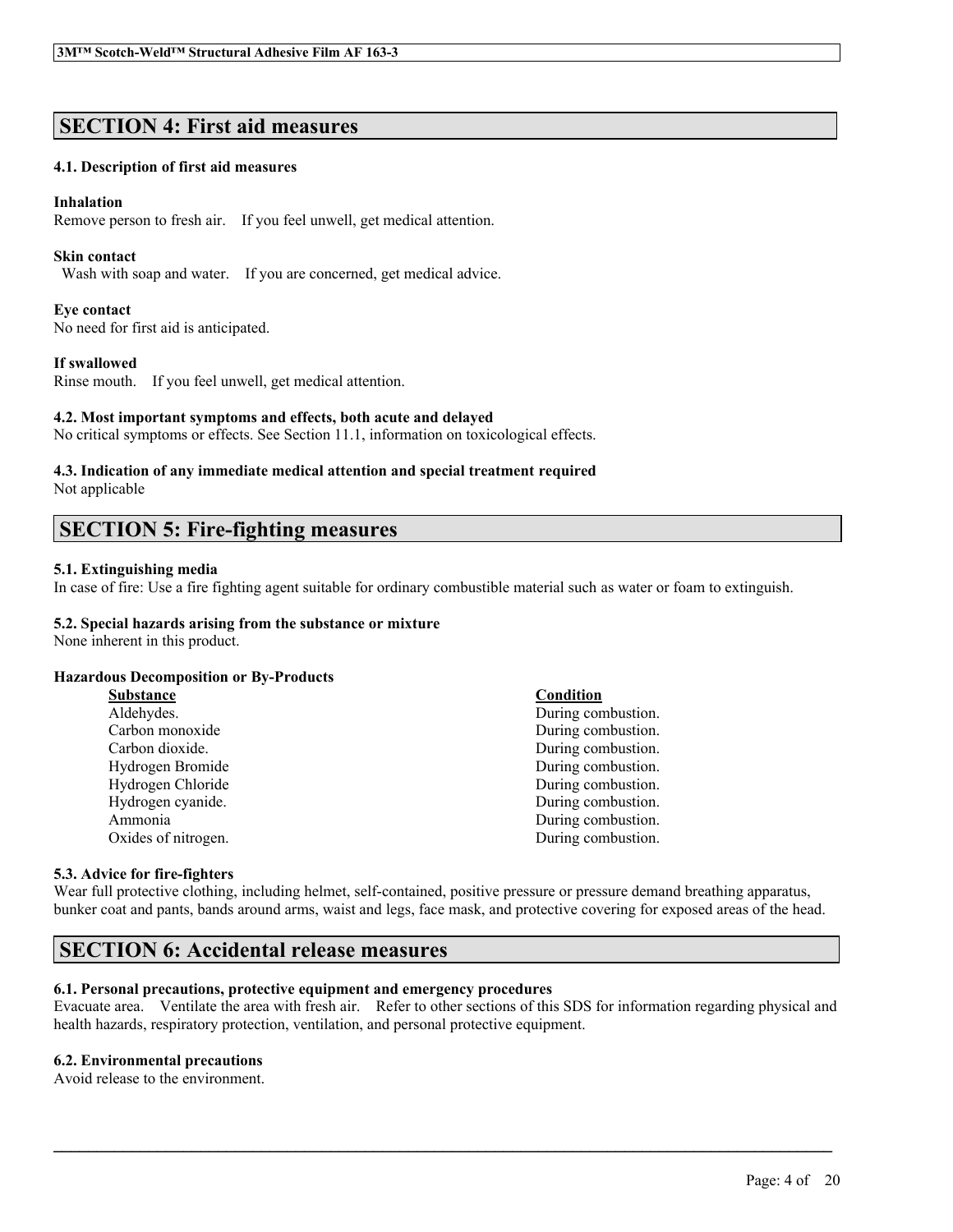### **6.3. Methods and material for containment and cleaning up**

Collect as much of the spilled material as possible. Place in a closed container approved for transportation by appropriate authorities. Clean up residue. Seal the container. Dispose of collected material as soon as possible.

## **6.4. Reference to other sections**

Refer to Section 8 and Section 13 for more information

# **SECTION 7: Handling and storage**

## **7.1. Precautions for safe handling**

For industrial/occupational use only. Not for consumer sale or use. Do not handle until all safety precautions have been read and understood. Avoid breathing dust/fume/gas/mist/vapours/spray. Do not get in eyes, on skin, or on clothing. Do not eat, drink or smoke when using this product. Wash thoroughly after handling. Avoid release to the environment. Use personal protective equipment (eg. gloves, respirators…) as required.

## **7.2. Conditions for safe storage including any incompatibilities**

Store away from heat. Store away from amines.

## **7.3. Specific end use(s)**

See information in Section 7.1 and 7.2 for handling and storage recommendations. See Section 8 for exposure controls and personal protection recommendations.

# **SECTION 8: Exposure controls/personal protection**

#### **8.1 Control parameters**

## **Occupational exposure limits**

If a component is disclosed in section 3 but does not appear in the table below, an occupational exposure limit is not available for the component.

| Ingredient                              | <b>CAS Nbr</b> | Agency  | Limit type    | <b>Additional comments</b> |
|-----------------------------------------|----------------|---------|---------------|----------------------------|
| bisphenol A                             | $80 - 05 - 7$  | UK HSC- | TWA:2 $mg/m3$ |                            |
| UK HSC: UK Health and Safety Commission |                |         |               |                            |
| TWA: Time-Weighted-Average              |                |         |               |                            |
| STEL: Short Term Exposure Limit         |                |         |               |                            |
| CEIL: Ceiling                           |                |         |               |                            |

#### **Biological limit values**

No biological limit values exist for any of the components listed in Section 3 of this safety data sheet.

#### **Derived no effect level (DNEL)**

| Ingredient               | Degradation    | Population | Human exposure         | <b>DNEL</b>              |
|--------------------------|----------------|------------|------------------------|--------------------------|
|                          | <b>Product</b> |            | pattern                |                          |
| $bis-[4-(2,3-$           |                | Worker     | Dermal, Long-term      | $8.3 \text{ mg/kg}$ bw/d |
| epoxipropoxi)phenyl]prop |                |            | exposure (8 hours),    |                          |
| ane                      |                |            | Systemic effects       |                          |
| $bis-[4-(2,3-$           |                | Worker     | Dermal, Short-term     | $8.3 \text{ mg/kg}$ bw/d |
| epoxipropoxi)phenyl]prop |                |            | exposure, Systemic     |                          |
| ane                      |                |            | effects                |                          |
| $bis-[4-(2,3-$           |                | Worker     | Inhalation, Long-term  | $12.3 \text{ mg/m}^3$    |
| epoxipropoxi)phenyl]prop |                |            | exposure (8 hours),    |                          |
| ane                      |                |            | Systemic effects       |                          |
| $bis-[4-(2,3-$           |                | Worker     | Inhalation, Short-term | $12.3 \text{ mg/m}^3$    |
| epoxipropoxi)phenyl]prop |                |            | exposure, Systemic     |                          |
| ane                      |                |            | effects                |                          |
| bisphenol A              |                | Worker     | Dermal, Long-term      | 49 mg/kg bw/d            |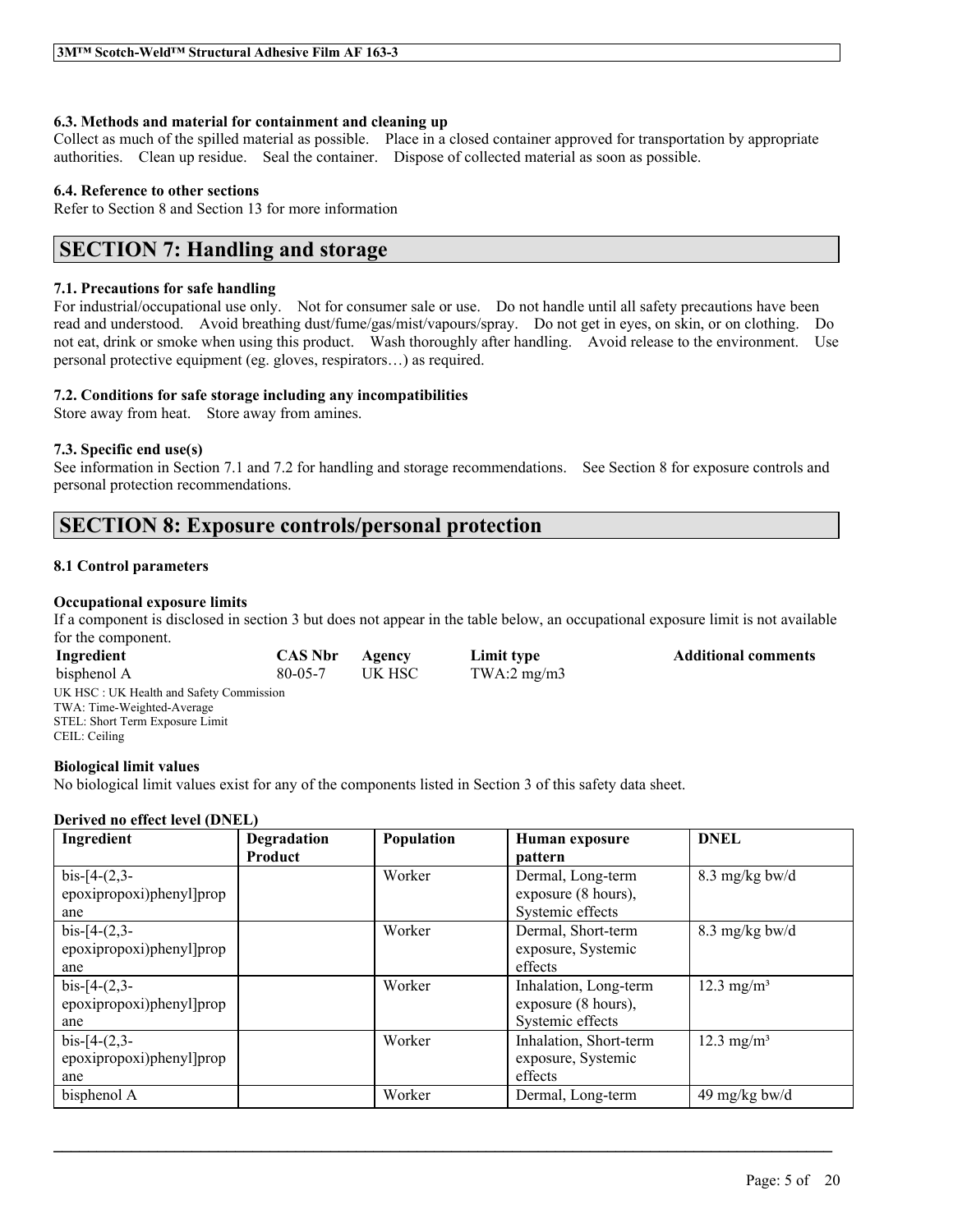|             |        | exposure (8 hours),       |                     |
|-------------|--------|---------------------------|---------------------|
|             |        | Systemic effects          |                     |
| bisphenol A | Worker | Dermal, Short-term        | 49 mg/kg bw/d       |
|             |        | exposure, Systemic        |                     |
|             |        | effects                   |                     |
| bisphenol A | Worker | Inhalation, Long-term     | $10 \text{ mg/m}^3$ |
|             |        | exposure (8 hours), Local |                     |
|             |        | effects                   |                     |
| bisphenol A | Worker | Inhalation, Long-term     | $10 \text{ mg/m}^3$ |
|             |        | exposure (8 hours),       |                     |
|             |        | Systemic effects          |                     |
| bisphenol A | Worker | Inhalation, Short-term    | $10 \text{ mg/m}^3$ |
|             |        | exposure, Local effects   |                     |
| bisphenol A | Worker | Inhalation, Short-term    | $10 \text{ mg/m}^3$ |
|             |        | exposure, Systemic        |                     |
|             |        | effects                   |                     |

## **Predicted no effect concentrations (PNEC)**

| Ingredient                                        | Degradation<br>Product | Compartment                    | <b>PNEC</b>      |
|---------------------------------------------------|------------------------|--------------------------------|------------------|
| $bis-[4-(2,3-$<br>epoxipropoxi)phenyl]propa<br>ne |                        | Freshwater                     | $0.003$ mg/l     |
| $bis-[4-(2,3-$<br>epoxipropoxi)phenyl]propa<br>ne |                        | Freshwater sediments           | $0.5$ mg/kg d.w. |
| $bis-[4-(2,3-$<br>epoxipropoxi)phenyl]propa<br>ne |                        | Intermittent releases to water | $0.013$ mg/l     |
| $bis-[4-(2,3-$<br>epoxipropoxi)phenyl]propa<br>ne |                        | Marine water                   | $0.0003$ mg/l    |
| $bis-[4-(2,3-$<br>epoxipropoxi)phenyl]propa<br>ne |                        | Marine water sediments         | $0.5$ mg/kg d.w. |
| $bis-[4-(2,3-$<br>epoxipropoxi)phenyl]propa<br>ne |                        | Sewage Treatment Plant         | $10$ mg/l        |
| bisphenol A                                       |                        | Agricultural soil              | 3.7 mg/kg d.w.   |
| bisphenol A                                       |                        | Freshwater                     | $0.018$ mg/l     |
| bisphenol A                                       |                        | Freshwater sediments           | $2.2$ mg/kg d.w. |
| bisphenol A                                       |                        | Intermittent releases to water | $0.01$ mg/l      |
| bisphenol A                                       |                        | Marine water                   | $0.016$ mg/l     |
| bisphenol A                                       |                        | Marine water sediments         | 0.44 mg/kg d.w.  |
| bisphenol A                                       |                        | Sewage Treatment Plant         | $320$ mg/l       |

**Recommended monitoring procedures:**Information on recommended monitoring procedures can be obtained from UK **HSC** 

 $\mathcal{L}_\mathcal{L} = \mathcal{L}_\mathcal{L} = \mathcal{L}_\mathcal{L} = \mathcal{L}_\mathcal{L} = \mathcal{L}_\mathcal{L} = \mathcal{L}_\mathcal{L} = \mathcal{L}_\mathcal{L} = \mathcal{L}_\mathcal{L} = \mathcal{L}_\mathcal{L} = \mathcal{L}_\mathcal{L} = \mathcal{L}_\mathcal{L} = \mathcal{L}_\mathcal{L} = \mathcal{L}_\mathcal{L} = \mathcal{L}_\mathcal{L} = \mathcal{L}_\mathcal{L} = \mathcal{L}_\mathcal{L} = \mathcal{L}_\mathcal{L}$ 

## **8.2. Exposure controls**

In addition, refer to the annex for more information.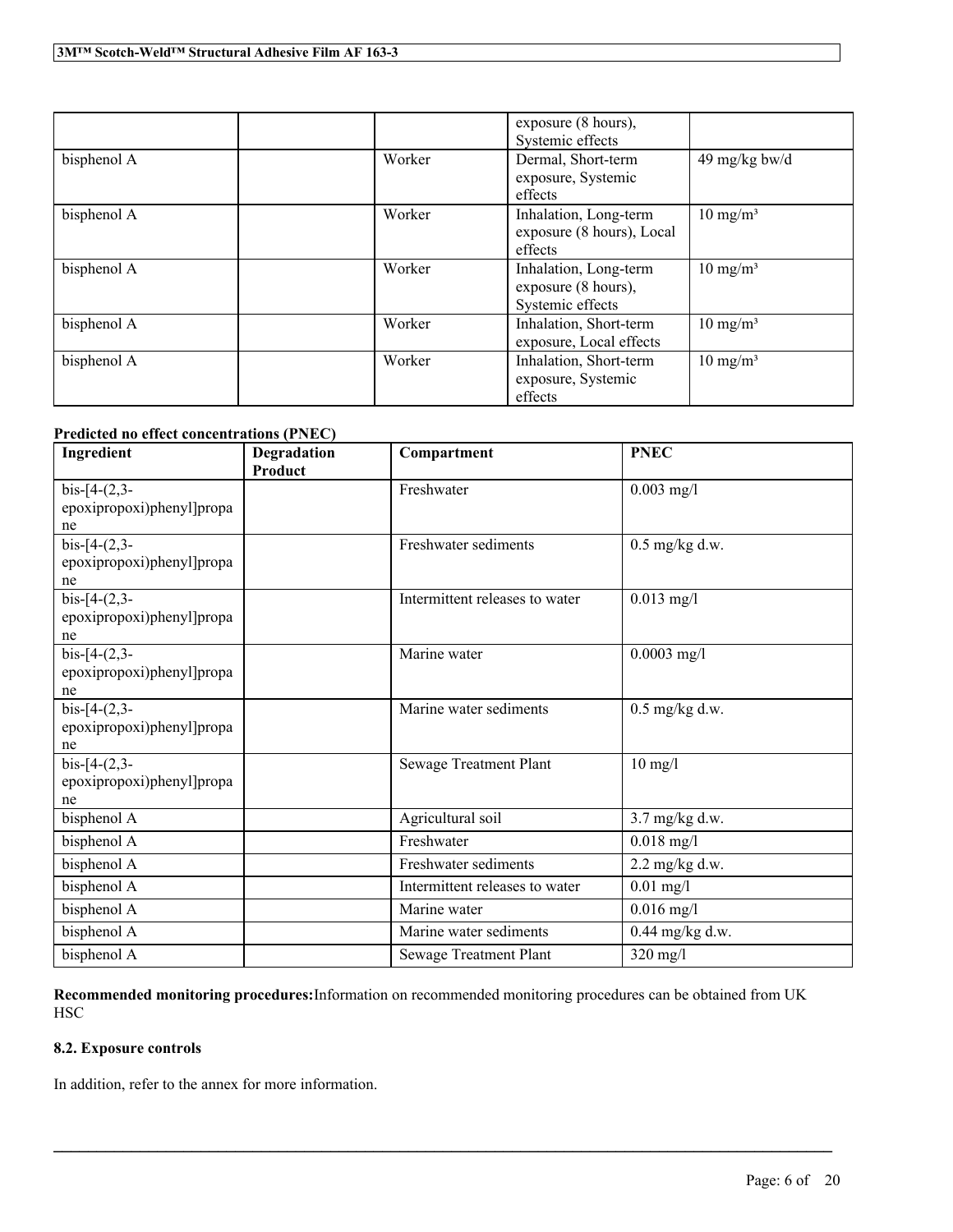### **8.2.1. Engineering controls**

Curing enclosures must be exhausted to outdoors or to a suitable emission control device. Use general dilution ventilation and/or local exhaust ventilation to control airborne exposures to below relevant Exposure Limits and/or control dust/fume/gas/mist/vapours/spray. If ventilation is not adequate, use respiratory protection equipment.

## **8.2.2. Personal protective equipment (PPE)**

## **Eye/face protection**

Select and use eye/face protection to prevent contact based on the results of an exposure assessment. The following eye/face protection(s) are recommended: Safety glasses with side shields.

*Applicable Norms/Standards* Use eye protection conforming to EN 166

## **Skin/hand protection**

No protective gloves required. Select and use gloves and/or protective clothing approved to relevant local standards to prevent skin contact based on the results of an exposure assessment. Selection should be based on use factors such as exposure levels, concentration of the substance or mixture, frequency and duration, physical challenges such as temperature extremes, and other use conditions. Consult with your glove and/or protective clothing manufacturer for selection of appropriate compatible gloves/protective clothing. Note: Nitrile gloves may be worn over polymer laminate gloves to improve dexterity.

Gloves made from the following material(s) are recommended:

**Material Thickness (mm) Breakthrough Time** Polymer laminate No data available No data available

*Applicable Norms/Standards* Use gloves tested to EN 374

## **Respiratory protection**

An exposure assessment may be needed to decide if a respirator is required. If a respirator is needed, use respirators as part of a full respiratory protection program. Based on the results of the exposure assessment, select from the following respirator type(s) to reduce inhalation exposure:

 $\mathcal{L}_\mathcal{L} = \mathcal{L}_\mathcal{L} = \mathcal{L}_\mathcal{L} = \mathcal{L}_\mathcal{L} = \mathcal{L}_\mathcal{L} = \mathcal{L}_\mathcal{L} = \mathcal{L}_\mathcal{L} = \mathcal{L}_\mathcal{L} = \mathcal{L}_\mathcal{L} = \mathcal{L}_\mathcal{L} = \mathcal{L}_\mathcal{L} = \mathcal{L}_\mathcal{L} = \mathcal{L}_\mathcal{L} = \mathcal{L}_\mathcal{L} = \mathcal{L}_\mathcal{L} = \mathcal{L}_\mathcal{L} = \mathcal{L}_\mathcal{L}$ 

Half facepiece or full facepiece air-purifying respirator suitable for organic vapours and particulates

For questions about suitability for a specific application, consult with your respirator manufacturer.

#### *Applicable Norms/Standards*

Use a respirator conforming to EN 140 or EN 136: filter types A & P

#### **8.2.3. Environmental exposure controls**

Refer to Annex

# **SECTION 9: Physical and chemical properties**

#### **9.1. Information on basic physical and chemical properties**

| <b>Physical state</b>          | Solid.             |
|--------------------------------|--------------------|
| <b>Specific Physical Form:</b> | Film               |
| Colour                         | Green              |
| Odor                           | <b>Odourless</b>   |
| <b>Odour threshold</b>         | No data available. |
| Melting point/freezing point   | No data available. |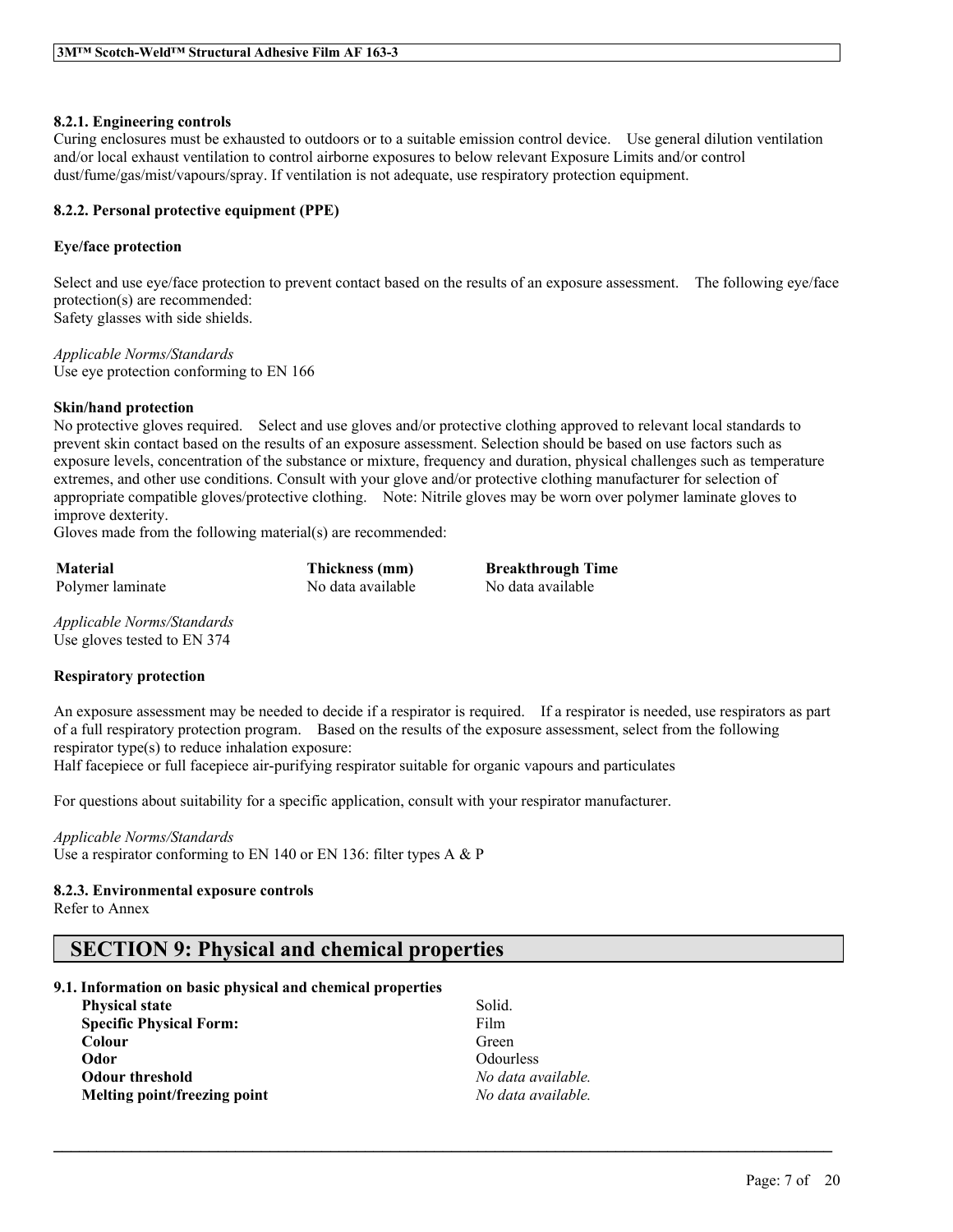| <b>Boiling point/boiling range</b>            | No    |
|-----------------------------------------------|-------|
| <b>Flammability</b> (solid, gas)              | No    |
| <b>Flammable Limits(LEL)</b>                  | No    |
| <b>Flammable Limits(UEL)</b>                  | No    |
| <b>Flash point</b>                            | No    |
| <b>Autoignition temperature</b>               | $N$ o |
| <b>Decomposition temperature</b>              | No    |
| pН                                            | sub   |
| <b>Kinematic Viscosity</b>                    | $N$ o |
| Water solubility                              | Nil   |
| Solubility- non-water                         | No    |
| <b>Partition coefficient: n-octanol/water</b> | $N$ o |
| Vapour pressure                               | No    |
| <b>Density</b>                                | No    |
| <b>Relative density</b>                       | No    |
| <b>Relative Vapor Density</b>                 | No    |

 $Not$  *applicable*. **Flammability (solid, gas)** Not classified  $Not$  *applicable*.  $Not$  *applicable*. **Flash point** No flash point  $Not$  *applicable*. **Decomposition temperature** *No data available.*  $substance/mixture$  *is non-soluble* (*in* water)  $Not$  *applicable.* **Solubility- non-water** *No data available.*  $Not$  *applicable.*  $Not$  *applicable.* **Density** *No data available.* **Relative density** *No data available.*  $Not$  *applicable.* 

**9.2. Other information**

| 9.2.2 Other safety characteristics   |     |
|--------------------------------------|-----|
| <b>EU Volatile Organic Compounds</b> | Nο  |
| <b>Evaporation rate</b>              | No. |
| <b>Percent volatile</b>              | Nil |

**EU Volatile Organic Compounds** *No data available.* **Evaporation rate** *Not applicable.*

# **SECTION 10: Stability and reactivity**

### **10.1 Reactivity**

This material may be reactive with certain agents under certain conditions - see the remaining headings in this section

## **10.2 Chemical stability**

Stable.

## **10.3 Possibility of hazardous reactions** Hazardous polymerisation will not occur.

**10.4 Conditions to avoid**

Heat.

**10.5 Incompatible materials** Amines.

## **10.6 Hazardous decomposition products Substance Condition**

None known.

Refer to section 5.2 for hazardous decomposition products during combustion.

# **SECTION 11: Toxicological information**

The information below may not agree with the EU material classification in Section 2 and/or the ingredient classifications in Section 3 if specific ingredient classifications are mandated by a competent authority. In addition, statements and data presented in Section 11 are based on UN GHS calculation rules and classifications derived from **internal hazard assessments.**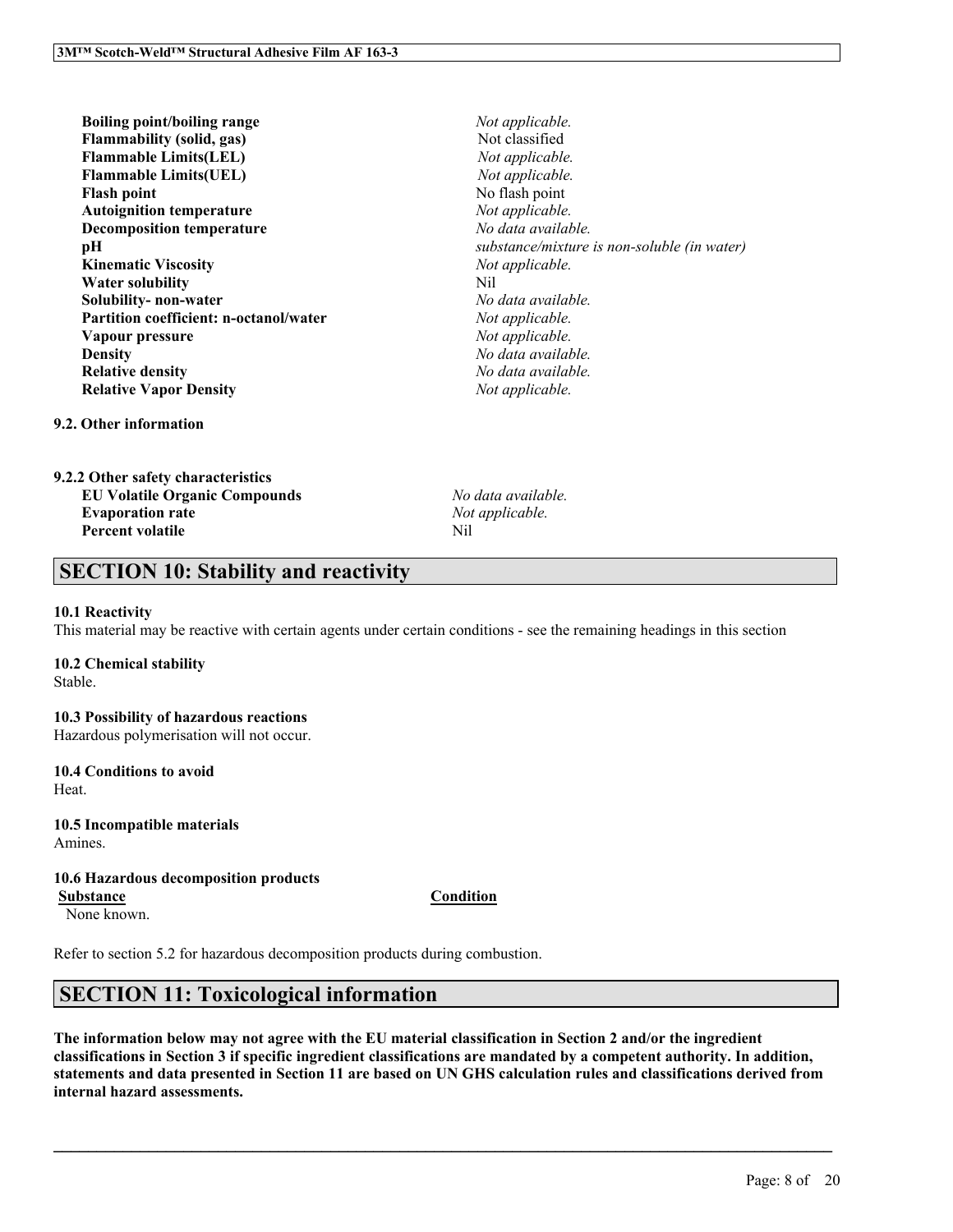## **11.1. Information on hazard classes as defined in Regulation (EC) No 1272/2008**

#### **Signs and Symptoms of Exposure**

#### Based on test data and/or information on the components, this material may produce the following health effects:

#### **Inhalation**

Respiratory tract irritation: Signs/symptoms may include cough, sneezing, nasal discharge, headache, hoarseness, and nose and throat pain. May cause additional health effects (see below).

#### **Skin contact**

Contact with the skin during product use is not expected to result in significant irritation. May cause additional health effects (see below).

#### **Eye contact**

Contact with the eyes during product use is not expected to result in significant irritation.

#### **Ingestion**

May be harmful if swallowed.

Physical Blockage: Signs/symptoms may include cramping, abdominal pain, and constipation. May cause additional health effects (see below).

## **Additional Health Effects:**

#### **Reproductive/Developmental Toxicity:**

Contains a chemical or chemicals which can cause birth defects or other reproductive harm.

#### **Genotoxicity:**

Genotoxicity and Mutagenicity: May interact with genetic material and possibly alter gene expression.

#### **Toxicological Data**

If a component is disclosed in section 3 but does not appear in a table below, either no data are available for that endpoint or the data are not sufficient for classification.

### **Acute Toxicity**

| Name                                                 | Route     | <b>Species</b> | Value                                                |
|------------------------------------------------------|-----------|----------------|------------------------------------------------------|
| Overall product                                      | Dermal    |                | No data available; calculated $ATE > 5,000$ mg/kg    |
| Overall product                                      | Ingestion |                | No data available; calculated ATE2,000 - 5,000 mg/kg |
| bis-[4-(2,3-epoxipropoxi)phenyl]propane              | Dermal    | Rat            | $LD50 > 1,600$ mg/kg                                 |
| $bis$ -[4- $(2,3$ -epoxipropoxi)phenyl]propane       | Ingestion | Rat            | $LD50 > 1,000$ mg/kg                                 |
| bisphenol A                                          | Dermal    | Rabbit         | $LD50 > 2,000$ mg/kg                                 |
| bisphenol A                                          | Ingestion | Rat            | LD50 $3,200$ mg/kg                                   |
| Dicvandiamide                                        | Dermal    | Rabbit         | $LD50 > 10,000$ mg/kg                                |
| Dicvandiamide                                        | Ingestion | Rat            | $LD50 > 30,000$ mg/kg                                |
| p-(2,3-epoxypropoxy)-N,N-bis(2,3-epoxypropyl)aniline | Dermal    | Rabbit         | $LD50 > 4,000$ mg/kg                                 |
| p-(2,3-epoxypropoxy)-N,N-bis(2,3-epoxypropyl)aniline | Ingestion | Rat            | 500-5000 mg/kg<br>LD50                               |
| N,N"-(4-Methyl-m-phenylene)bis[N',N'-dimethylurea]   | Dermal    | Rat            | $LD50 > 2,000$ mg/kg                                 |
| N.N"-(4-Methyl-m-phenylene)bis[N',N'-dimethylurea]   | Ingestion | Rat            | $LD50 > 2,000$ mg/kg                                 |

 $ATE = acute$  toxicity estimate

#### **Skin Corrosion/Irritation**

| Name                                             | <b>Species</b> | Value                     |
|--------------------------------------------------|----------------|---------------------------|
|                                                  |                |                           |
| Overall product                                  | Multiple       | No significant irritation |
|                                                  | animal         |                           |
|                                                  | species        |                           |
| $bis-[4-(2,3-\epsilon)oxipropoxi)phenyl]propane$ | Rabbit         | Mild irritant             |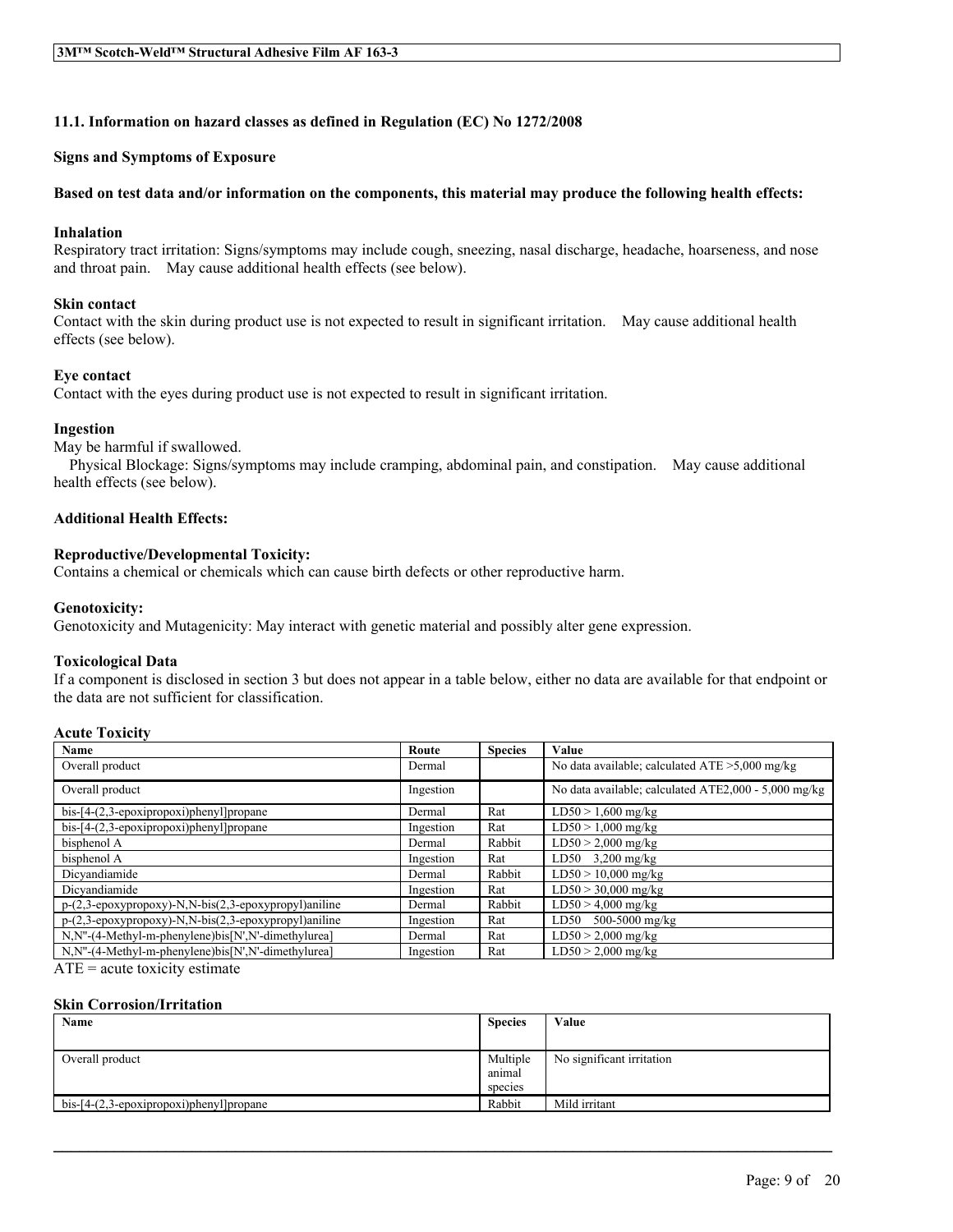| bisphenol A                                                                           | Rabbit | No significant irritation |
|---------------------------------------------------------------------------------------|--------|---------------------------|
| Dicvandiamide                                                                         | Human  | Minimal irritation        |
|                                                                                       | and    |                           |
|                                                                                       | animal |                           |
| $p-(2,3-\epsilon p\alpha x\gamma p\gamma p\alpha y)$ -N,N-bis(2,3-epoxypropyl)aniline | Rabbit | Irritant                  |
| $N.N''-(4-Methyl-m-phenylene)$ bis $[N',N'-dimentv lurea]$                            | Rabbit | No significant irritation |

## **Serious Eye Damage/Irritation**

| Name                                                                                                                     | <b>Species</b> | Value                     |
|--------------------------------------------------------------------------------------------------------------------------|----------------|---------------------------|
|                                                                                                                          |                |                           |
| $bis-[4-(2,3-epoxi)propan]$ ]propane                                                                                     | Rabbit         | Moderate irritant         |
| bisphenol A                                                                                                              | Rabbit         | Corrosive                 |
| Dicvandiamide                                                                                                            | Professio      | Mild irritant             |
|                                                                                                                          | nal            |                           |
|                                                                                                                          | judgemen       |                           |
|                                                                                                                          |                |                           |
| $p-(2,3-\epsilon p\alpha x\gamma p\alpha p\alpha y)$ -N,N-bis $(2,3-\epsilon p\alpha x\gamma p\alpha p\gamma p)$ aniline | Rabbit         | Severe irritant           |
| N,N"-(4-Methyl-m-phenylene)bis[N',N'-dimethylurea]                                                                       | Rabbit         | No significant irritation |

## **Skin Sensitisation**

| Name                                                 | <b>Species</b> | Value          |
|------------------------------------------------------|----------------|----------------|
|                                                      |                |                |
| Overall product                                      | Guinea         | Not classified |
|                                                      | pig            |                |
| $bis-[4-(2,3-epoxi)propoxi)phenyl]propane$           | Human          | Sensitising    |
|                                                      | and            |                |
|                                                      | animal         |                |
| bisphenol A                                          | official       | Sensitising    |
|                                                      | classificat    |                |
|                                                      | ion            |                |
| Dicyandiamide                                        | Guinea         | Not classified |
|                                                      | pig            |                |
| p-(2,3-epoxypropoxy)-N,N-bis(2,3-epoxypropyl)aniline | Guinea         | Sensitising    |
|                                                      | pig            |                |

## **Photosensitisation**

| Name               | <b>Species</b> | Value       |
|--------------------|----------------|-------------|
| . .<br>bisphenol A | Human          | Sensitising |
|                    | and            |             |
|                    | anımal         |             |

### **Respiratory Sensitisation**

| Name                                            | <b>Species</b> | Value<br>.     |
|-------------------------------------------------|----------------|----------------|
| .3-epoxipropoxi)phenyl propane<br>bis-<br>ر . ے | Human          | Not classified |

## **Germ Cell Mutagenicity**

| Name                                                                                        | Route    | Value                                                                           |
|---------------------------------------------------------------------------------------------|----------|---------------------------------------------------------------------------------|
|                                                                                             |          |                                                                                 |
| $bis$ -[4- $(2,3$ -epoxipropoxi)phenyl]propane                                              | In vivo  | Not mutagenic                                                                   |
| $bis-[4-(2,3-epoxi)propoxi)phenyl]propane$                                                  | In Vitro | Some positive data exist, but the data are not<br>sufficient for classification |
| bisphenol A                                                                                 | In vivo  | Not mutagenic                                                                   |
| bisphenol A                                                                                 | In Vitro | Some positive data exist, but the data are not<br>sufficient for classification |
| Dicvandiamide                                                                               | In Vitro | Not mutagenic                                                                   |
| $p-(2,3-\epsilon p\alpha x\gamma p\gamma p\alpha x\gamma)$ -N,N-bis(2,3-epoxypropyl)aniline | In Vitro | Some positive data exist, but the data are not<br>sufficient for classification |
| p-(2,3-epoxypropoxy)-N,N-bis(2,3-epoxypropyl)aniline                                        | In vivo  | Mutagenic                                                                       |

 $\mathcal{L}_\mathcal{L} = \mathcal{L}_\mathcal{L} = \mathcal{L}_\mathcal{L} = \mathcal{L}_\mathcal{L} = \mathcal{L}_\mathcal{L} = \mathcal{L}_\mathcal{L} = \mathcal{L}_\mathcal{L} = \mathcal{L}_\mathcal{L} = \mathcal{L}_\mathcal{L} = \mathcal{L}_\mathcal{L} = \mathcal{L}_\mathcal{L} = \mathcal{L}_\mathcal{L} = \mathcal{L}_\mathcal{L} = \mathcal{L}_\mathcal{L} = \mathcal{L}_\mathcal{L} = \mathcal{L}_\mathcal{L} = \mathcal{L}_\mathcal{L}$ 

## **Carcinogenicity**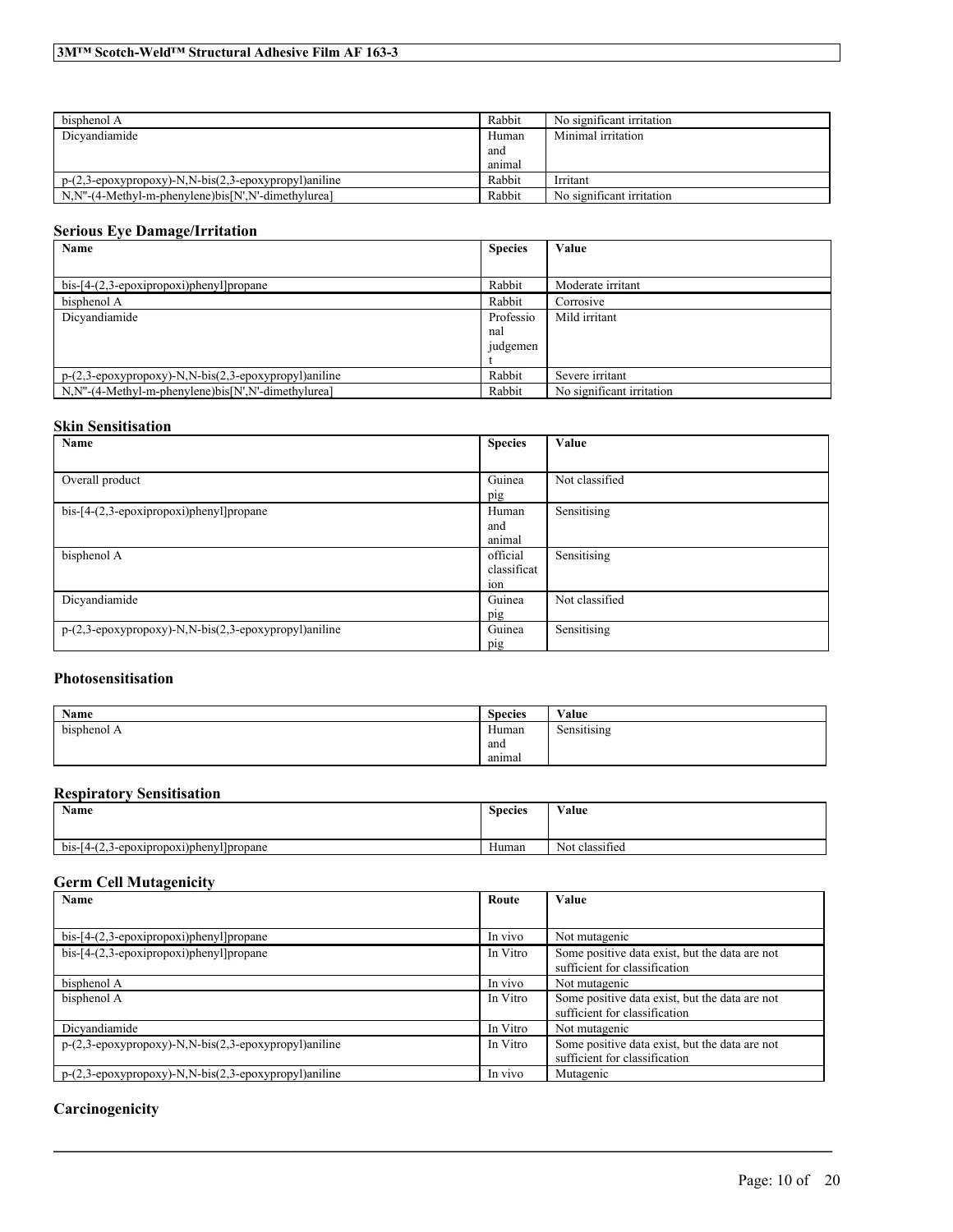| Name                                           | Route     | <b>Species</b>                | Value                                                                           |
|------------------------------------------------|-----------|-------------------------------|---------------------------------------------------------------------------------|
| $bis$ -[4- $(2,3$ -epoxipropoxi)phenyl]propane | Dermal    | Mouse                         | Some positive data exist, but the data are not<br>sufficient for classification |
| bisphenol A                                    | Ingestion | Multiple<br>anımal<br>species | Some positive data exist, but the data are not<br>sufficient for classification |
| Dicvandiamide                                  | Ingestion | Rat                           | Not carcinogenic                                                                |

## **Reproductive Toxicity**

## **Reproductive and/or Developmental Effects**

| Name                                           | Route     | Value                                  | <b>Species</b>                | <b>Test result</b>                 | <b>Exposure</b><br><b>Duration</b>    |
|------------------------------------------------|-----------|----------------------------------------|-------------------------------|------------------------------------|---------------------------------------|
| bis-[4-(2,3-epoxipropoxi)phenyl]propane        | Ingestion | Not classified for female reproduction | Rat                           | <b>NOAEL 750</b><br>mg/kg/day      | 2 generation                          |
| $bis$ -[4- $(2,3$ -epoxipropoxi)phenyl]propane | Ingestion | Not classified for male reproduction   | Rat                           | <b>NOAEL 750</b><br>mg/kg/day      | 2 generation                          |
| $bis$ -[4- $(2,3$ -epoxipropoxi)phenyl]propane | Dermal    | Not classified for development         | Rabbit                        | <b>NOAEL 300</b><br>mg/kg/day      | during<br>organogenesis               |
| $bis$ -[4- $(2,3$ -epoxipropoxi)phenyl]propane | Ingestion | Not classified for development         | Rat                           | <b>NOAEL 750</b><br>mg/kg/day      | 2 generation                          |
| bisphenol A                                    | Ingestion | Not classified for female reproduction | Multiple<br>animal<br>species | <b>NOAEL 50</b><br>mg/kg/day       |                                       |
| bisphenol A                                    | Ingestion | Not classified for male reproduction   | Multiple<br>animal<br>species | NOAEL 50<br>mg/kg/day              |                                       |
| bisphenol A                                    | Ingestion | Toxic to development                   | Multiple<br>animal<br>species | <b>NOAEL 50</b><br>mg/kg/day       |                                       |
| Dicyandiamide                                  | Ingestion | Not classified for female reproduction | Rat                           | <b>NOAEL</b><br>1.000<br>mg/kg/day | premating $\&$<br>during<br>gestation |
| Dicvandiamide                                  | Ingestion | Not classified for male reproduction   | Rat                           | NOAEL<br>1,000<br>mg/kg/day        | 44 days                               |
| Dicvandiamide                                  | Ingestion | Not classified for development         | Rat                           | <b>NOAEL</b><br>1,000<br>mg/kg/day | premating $\&$<br>during<br>gestation |

## **Target Organ(s)**

## **Specific Target Organ Toxicity - single exposure**

| Name        | Route      | Farget Organ(s)        | Value                            | <b>Species</b> | Test result          | Exposure<br><b>Duration</b> |
|-------------|------------|------------------------|----------------------------------|----------------|----------------------|-----------------------------|
|             |            |                        |                                  |                |                      |                             |
| bisphenol A | Inhalation | respiratory irritation | May cause respiratory irritation | Multiple       | LOAEL                | 15 minutes                  |
|             |            |                        |                                  | anımal         | $0.152 \text{ mg/l}$ |                             |
|             |            |                        |                                  | species        |                      |                             |

## **Specific Target Organ Toxicity - repeated exposure**

| Name                                              | Route     | <b>Target Organ(s)</b>                                                                                                     | Value          | <b>Species</b> | <b>Test result</b>                 | <b>Exposure</b><br><b>Duration</b> |
|---------------------------------------------------|-----------|----------------------------------------------------------------------------------------------------------------------------|----------------|----------------|------------------------------------|------------------------------------|
| $bis-[4-(2,3-$<br>epoxipropoxi)phenyl]prop<br>ane | Dermal    | liver                                                                                                                      | Not classified | Rat            | <b>NOAEL</b><br>1,000<br>mg/kg/day | 2 years                            |
| $bis-[4-(2,3-$<br>epoxipropoxi)phenyl]prop<br>ane | Dermal    | nervous system                                                                                                             | Not classified | Rat            | <b>NOAEL</b><br>1,000<br>mg/kg/day | 13 weeks                           |
| $bis-[4-(2,3-$<br>epoxipropoxi)phenyl]prop<br>ane | Ingestion | auditory system  <br>heart   endocrine<br>system  <br>hematopoietic<br>system   liver   eyes  <br>kidney and/or<br>bladder | Not classified | Rat            | <b>NOAEL</b><br>1,000<br>mg/kg/day | 28 days                            |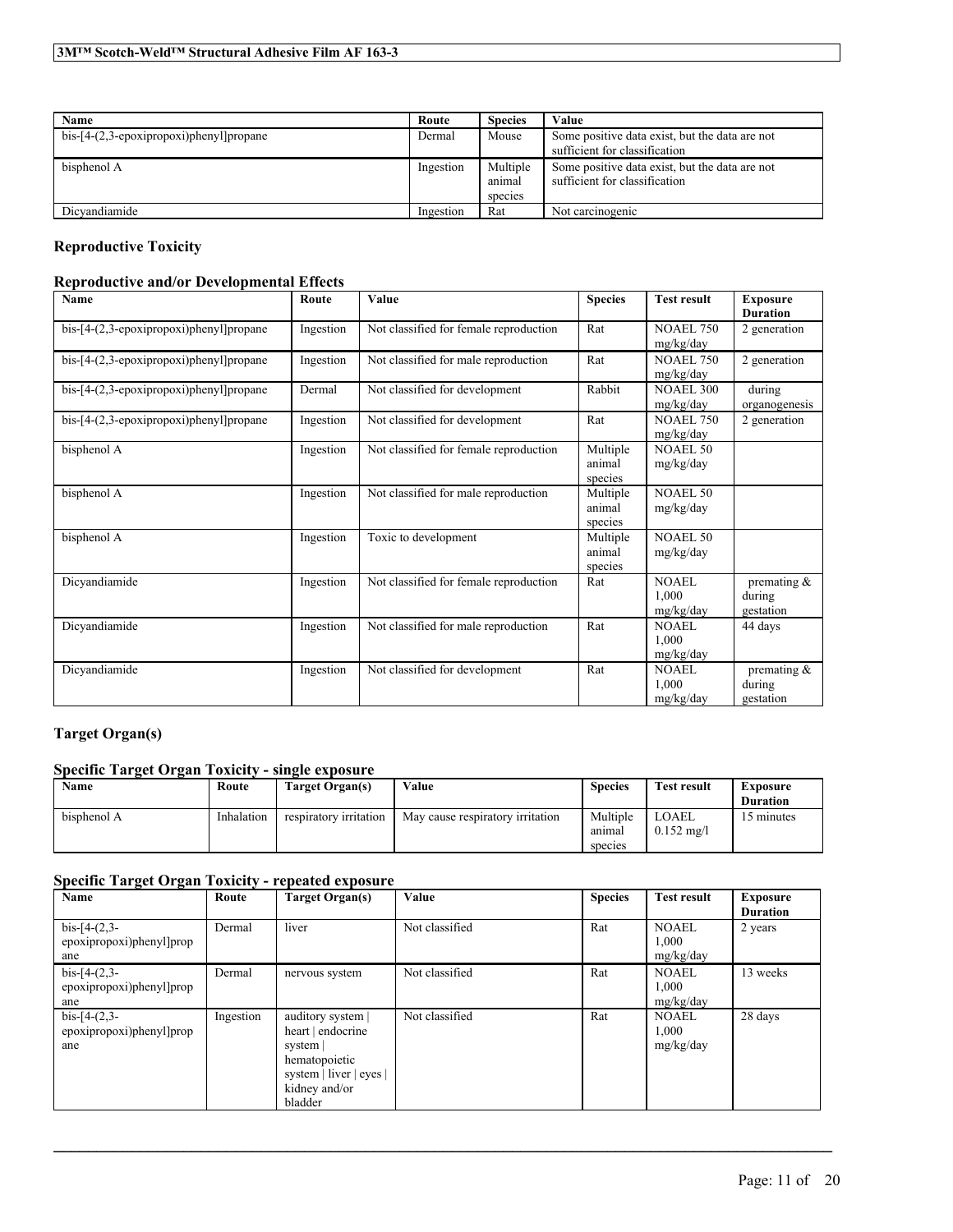| bisphenol A   | Inhalation | liver   kidney and/or<br>bladder  <br>hematopoietic<br>system | Not classified                                                                     | Rat   | <b>NOAEL 0.15</b><br>mg/l          | 13 weeks     |
|---------------|------------|---------------------------------------------------------------|------------------------------------------------------------------------------------|-------|------------------------------------|--------------|
| bisphenol A   | Ingestion  | kidney and/or<br>bladder                                      | Some positive data exist, but the<br>data are not sufficient for<br>classification | Rat   | <b>NOAEL 50</b><br>mg/kg/day       | 3 generation |
| bisphenol A   | Ingestion  | liver                                                         | Some positive data exist, but the<br>data are not sufficient for<br>classification | Mouse | <b>NOAEL 370</b><br>mg/kg/day      | 13 weeks     |
| bisphenol A   | Ingestion  | endocrine system  <br>hematopoietic<br>system                 | Not classified                                                                     | Rat   | <b>NOAEL 500</b><br>mg/kg/day      | 3 generation |
| bisphenol A   | Ingestion  | nervous system                                                | Not classified                                                                     | Rat   | <b>NOAEL 185</b><br>mg/kg/day      | 90 days      |
| bisphenol A   | Ingestion  | heart   bone, teeth,<br>nails, and/or hair                    | Not classified                                                                     | Mouse | NOAEL<br>2,400<br>mg/kg/day        | 13 weeks     |
| Dicvandiamide | Ingestion  | kidney and/or<br>bladder                                      | Not classified                                                                     | Rat   | <b>NOAEL</b><br>6,822<br>mg/kg/day | 13 weeks     |

## **Aspiration Hazard**

For the component/components, either no data is currently available or the data is not sufficient for classification.

## Please contact the address or phone number listed on the first page of the SDS for additional toxicological information **on this material and/or its components.**

## **11.2. Information on other hazards**

| Ingredient  | <b>CAS Nbr</b> | Human health endrocine disruptor information                                                                                                                                                                                        |
|-------------|----------------|-------------------------------------------------------------------------------------------------------------------------------------------------------------------------------------------------------------------------------------|
| bisphenol A | $80 - 0.5 - 7$ | The European Chemicals Agency has concluded that in experimental<br>animals this substance affects the reproductive cycle, mammary gland<br>development, learning and memory, and metabolism by disrupting the<br>endocrine system. |

# **SECTION 12: Ecological information**

The information below may not agree with the EU material classification in Section 2 and/or the ingredient classifications in Section 3 if specific ingredient classifications are mandated by a competent authority. In addition, statements and data presented in Section 12 are based on UN GHS calculation rules and classifications derived from **3M assessments.**

## **12.1. Toxicity**

No product test data available.

| <b>Material</b>                                                 | CAS#         | Organism         | <b>Type</b>                                | <b>Exposure</b> | <b>Test endpoint Test result</b> |                     |
|-----------------------------------------------------------------|--------------|------------------|--------------------------------------------|-----------------|----------------------------------|---------------------|
| Polyether Polymer                                               | Trade Secret |                  | Data not available<br>lor insufficient for |                 |                                  | IN/A                |
|                                                                 |              |                  | classification                             |                 |                                  |                     |
| $bis-[4-(2,3-$<br>$ epoxipropoxi\rangle$ phenyl $ pr $<br>opane | 1675-54-3    | Activated sludge | Estimated                                  | 3 hours         | IC <sub>50</sub>                 | $>100 \text{ mg/l}$ |
| $bis-[4-(2,3-$<br>epoxipropoxi)phenyl]pr<br>opane               | 1675-54-3    | Rainbow trout    | Estimated                                  | 96 hours        | LC50                             | $2$ mg/l            |
| $bis-[4-(2,3-$<br>[epoxipropoxi)phenyl]pr<br>opane              | 1675-54-3    | Water flea       | Estimated                                  | 48 hours        | EC50                             | $1.8$ mg/l          |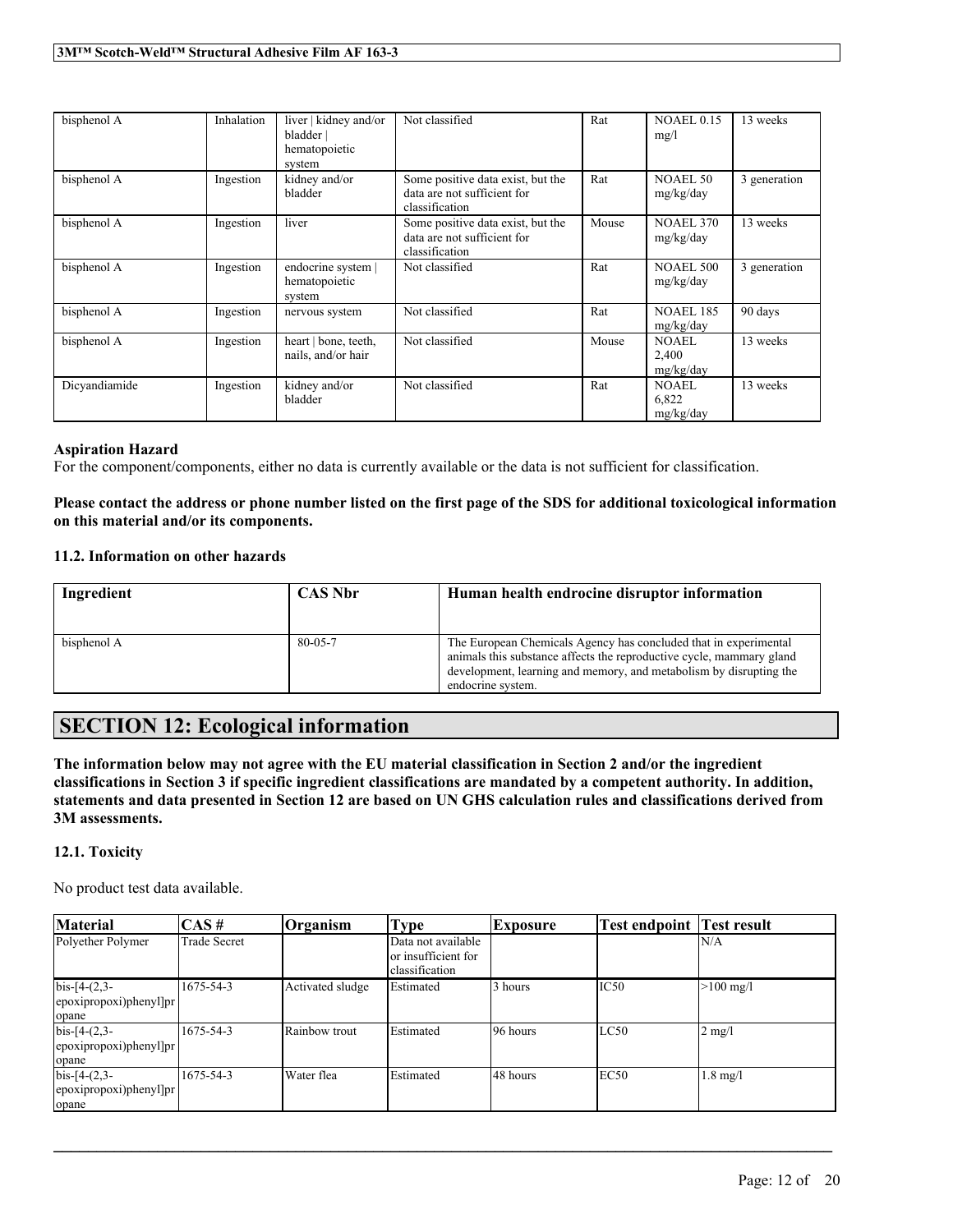| $bis-[4-(2,3-$<br>epoxipropoxi)phenyl]pr<br>opane                          | 1675-54-3       | Green Algae          | Experimental | 72 hours | <b>EC50</b>      | $>11$ mg/l          |
|----------------------------------------------------------------------------|-----------------|----------------------|--------------|----------|------------------|---------------------|
| $bis-[4-(2,3-$<br>epoxipropoxi)phenyl]pr<br>opane                          | $1675 - 54 - 3$ | Green Algae          | Experimental | 72 hours | <b>NOEC</b>      | $4.2$ mg/l          |
| $bis - [4-(2,3-$<br>epoxipropoxi)phenyl]pr<br>opane                        | 1675-54-3       | Water flea           | Experimental | 21 days  | <b>NOEC</b>      | $0.3$ mg/l          |
| bisphenol A                                                                | 80-05-7         | Activated sludge     | Experimental | 3 hours  | EC50             | 58.4 mg/l           |
| bisphenol A                                                                | 80-05-7         | Atlantic Silverside  | Experimental | 96 hours | LC50             | $9.4$ mg/l          |
| bisphenol A                                                                | $80 - 05 - 7$   | Bacteria             | Experimental | 18 hours | EC10             | $>320$ mg/l         |
| bisphenol A                                                                | $80 - 05 - 7$   | Diatom               | Experimental | 96 hours | EC50             | $1.1$ mg/l          |
| bisphenol A                                                                | 80-05-7         | Fathead minnow       | Experimental | 96 hours | LC50             | $4.6$ mg/l          |
| bisphenol A                                                                | 80-05-7         | Green Algae          | Experimental | 96 hours | EC50             | 2.73 mg/l           |
| bisphenol A                                                                | 80-05-7         | Mysid Shrimp         | Experimental | 96 hours | LC50             | $1.1$ mg/l          |
| bisphenol A                                                                | 80-05-7         | Water flea           | Experimental | 48 hours | EC50             | $10.2$ mg/l         |
| bisphenol A                                                                | $80 - 05 - 7$   | Crustacea other      | Experimental | 328 days | <b>NOEC</b>      | $0.025$ mg/l        |
| bisphenol A                                                                | 80-05-7         | Diatom               | Experimental | 96 hours | EC10             | $0.4$ mg/l          |
| bisphenol A                                                                | $80 - 05 - 7$   | Fathead minnow       | Experimental | 444 days | <b>NOEC</b>      | $0.016$ mg/l        |
| bisphenol A                                                                | $80 - 05 - 7$   | Green Algae          | Experimental | 96 hours | EC10             | $1.36$ mg/l         |
| bisphenol A                                                                | 80-05-7         | Mysid Shrimp         | Experimental | 28 days  | <b>NOEC</b>      | $0.17$ mg/l         |
| bisphenol A                                                                | $80 - 05 - 7$   | Sheepshead<br>Minnow | Experimental | 116 days | <b>NOEC</b>      | $0.066$ mg/l        |
| N,N"-(4-Methyl-m-<br>phenylene)bis[N',N'-<br>dimethylurea]                 | 17526-94-2      | Activated sludge     | Experimental | 3 hours  | <b>EC50</b>      | $>1,000$ mg/l       |
| N,N"-(4-Methyl-m-<br>phenylene)bis[N',N'-<br>dimethylurea]                 | 17526-94-2      | Common Carp          | Experimental | 96 hours | LC50             | $>100$ mg/l         |
| N,N"-(4-Methyl-m-<br>phenylene)bis[N',N'-<br>dimethylurea]                 | 17526-94-2      | Green Algae          | Experimental | 72 hours | <b>EC50</b>      | $>100$ mg/l         |
| N,N"-(4-Methyl-m-<br>phenylene)bis[N',N'-<br>dimethylurea]                 | 17526-94-2      | Water flea           | Experimental | 48 hours | <b>EC50</b>      | $>100 \text{ mg/l}$ |
| N,N"-(4-Methyl-m-<br>phenylene)bis[N',N'-<br>dimethylurea]                 | 17526-94-2      | Green Algae          | Experimental | 72 hours | <b>NOEC</b>      | $100$ mg/l          |
| $p-(2,3-epoxypropoxy)$ -<br>$N.N-bis(2,3-$<br>epoxypropyl)aniline          | 5026-74-4       | Water flea           | Estimated    | 48 hours | <b>EC50</b>      | $18$ mg/l           |
| $p-(2,3-\epsilon poxypropoxy)$ -<br>$N.N-bis(2,3-$<br>epoxypropyl)aniline  | 5026-74-4       | Bacteria             | Experimental | 16 hours | EC <sub>50</sub> | $>=10$ mg/l         |
| $p-(2,3-\epsilon poxypropoxy)$ -<br>$N, N-bis(2,3-$<br>epoxypropyl)aniline | 5026-74-4       | Common Carp          | Experimental | 96 hours | LC50             | $4.2$ mg/l          |
| $p-(2,3-epoxypropoxy)$ -<br>$N.N-bis(2,3-$<br>epoxypropyl)aniline          | 5026-74-4       | Green algae          | Experimental | 96 hours | <b>EC50</b>      | $13$ mg/l           |
| $p-(2,3-\epsilon poxypropoxy)$ -<br>$N.N-bis(2,3-$<br>epoxypropyl)aniline  | 5026-74-4       | Green algae          | Experimental | 96 hours | <b>NOEC</b>      | $4.2$ mg/l          |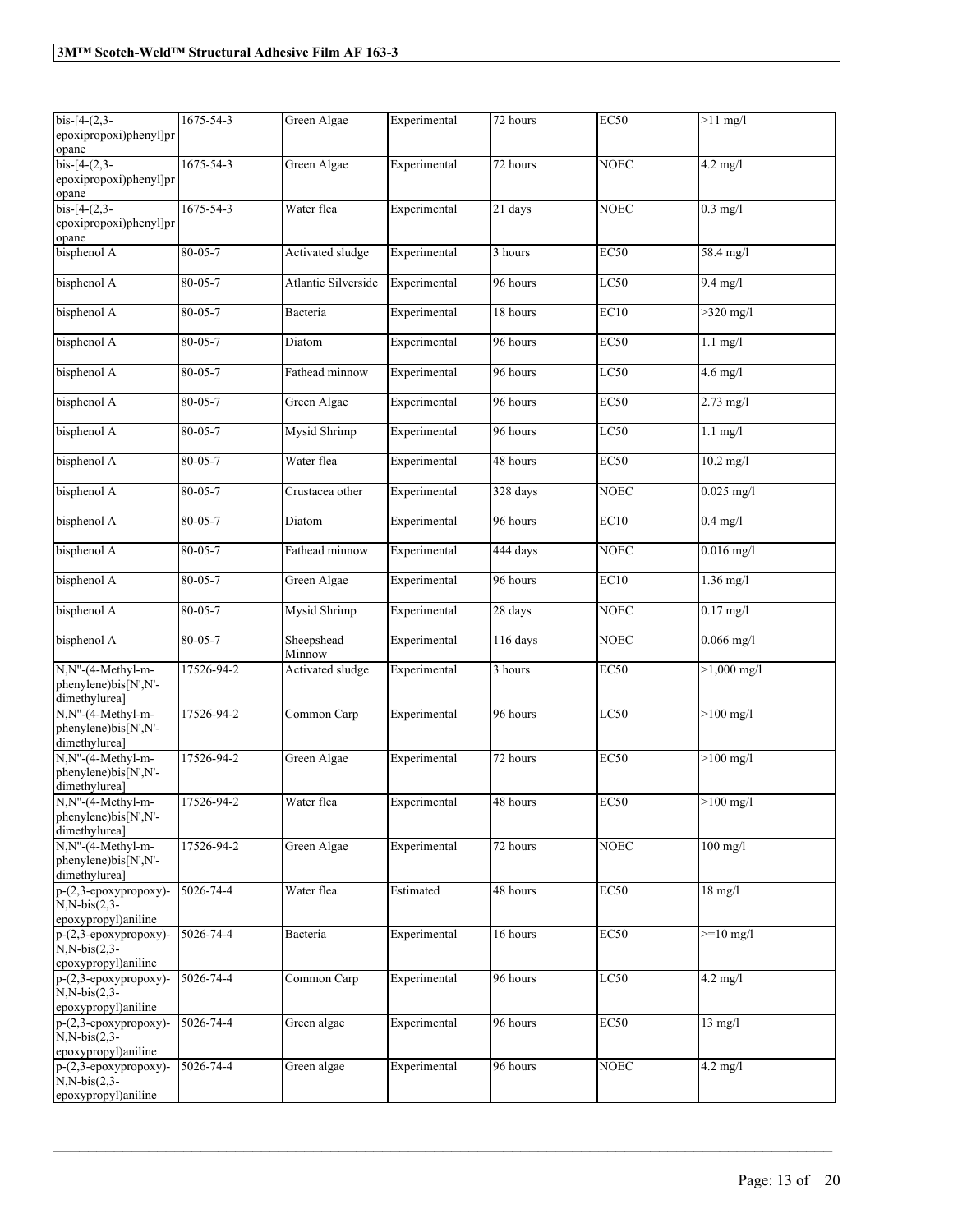| $p-(2,3-epoxypropoxy)$ -<br>$N.N-bis(2,3-$<br>epoxypropyl) aniline | 5026-74-4 | Water flea  | Experimental | 21 days  | <b>NOEC</b> | $0.42 \text{ mg}/l$            |
|--------------------------------------------------------------------|-----------|-------------|--------------|----------|-------------|--------------------------------|
| Dicvandiamide                                                      | 461-58-5  | Bluegill    | Experimental | 96 hours | LC50        | $>1,000 \text{ mg/l}$          |
| Dicvandiamide                                                      | 461-58-5  | Green algae | Experimental | 72 hours | EC50        | $>1,000 \text{ mg/l}$          |
| Dicvandiamide                                                      | 461-58-5  | Water flea  | Experimental | 48 hours | EC50        | $3.177 \text{ mg}$ /l          |
| Dicvandiamide                                                      | 461-58-5  | Green algae | Experimental | 72 hours | <b>NOEC</b> | $310$ mg/l                     |
| Dicvandiamide                                                      | 461-58-5  | Water flea  | Experimental | 21 days  | <b>NOEC</b> | $25 \text{ mg}$ /              |
| Dicvandiamide                                                      | 461-58-5  | Redworm     | Experimental | 14 days  | LC50        | $>3,200$ mg/kg (Dry<br>Weight) |

## **12.2. Persistence and degradability**

| <b>Material</b>                                                    | <b>CAS Nbr</b>      | Test type                                      | <b>Duration</b> | <b>Study Type</b>                    | <b>Test result</b>                                    | Protocol                                         |
|--------------------------------------------------------------------|---------------------|------------------------------------------------|-----------------|--------------------------------------|-------------------------------------------------------|--------------------------------------------------|
| Polyether Polymer                                                  | <b>Trade Secret</b> | Data not availbl-<br>insufficient              |                 |                                      | N/A                                                   |                                                  |
| $bis-[4-(2,3-$<br>epoxipropoxi)phenyl]propa<br>ne                  | 1675-54-3           | Experimental<br>Hydrolysis                     |                 | Hydrolytic half-life $ 117$ hours (t | 1/2)                                                  | Non-standard method                              |
| $bis-[4-(2,3-$<br>epoxipropoxi)phenyl]propa<br>ne                  | 1675-54-3           | Experimental<br>Biodegradation                 | 28 days         | <b>BOD</b>                           | 5%BOD/COD                                             | OECD 301F - Manometric<br>respirometry           |
| bisphenol A                                                        | 80-05-7             | Experimental<br>Biodegradation                 | 28 days         | <b>BOD</b>                           | 81.4%<br><b>BOD/ThBOD</b>                             | OECD 301F - Manometric<br>respirometry           |
| N,N"-(4-Methyl-m-<br>phenylene)bis[N',N'-<br>dimethylurea]         | 17526-94-2          | Estimated<br>Biodegradation                    | 28 days         | <b>BOD</b>                           | $3\%$<br><b>BOD/ThBOD</b>                             | OECD 301C - MITI test (I)                        |
| $p-(2,3-epoxypropoxy)-N,N-$<br>$bis(2,3-epoxypropyl)$ aniline      | 5026-74-4           | Experimental<br>Hydrolysis                     |                 | Hydrolytic half-life                 | $ 4.1$ days (t $1/2$ )                                | Non-standard method                              |
| $p-(2,3-\epsilon poxypropoxy)-N,N-$<br>bis(2,3-epoxypropyl)aniline | 5026-74-4           | Experimental<br>Biodegradation                 | 29 days         | CO2 evolution                        | $\leq$ 10 % weight                                    | OECD 301B - Modified<br>sturm or CO <sub>2</sub> |
| Dicyandiamide                                                      | $461 - 58 - 5$      | Experimental<br>Biodegradation                 | 28 days         | Dissolv. Organic<br>Carbon Deplet    | 0 %removal of<br>DOC <sup>1</sup>                     | OECD 301E - Modif. OECD<br>Screen                |
| Dicyandiamide                                                      | $461 - 58 - 5$      | Experimental<br>Aquatic Inherent<br>Biodegrad. | 14 days         | Dissolv. Organic<br>Carbon Deplet    | 0 % removal of<br>DOC                                 | OECD 302B Zahn-<br>Wellens/EVPA                  |
| Dicvandiamide                                                      | $461 - 58 - 5$      | Experimental<br>Biodegradation                 | 61 days         | CO2 evolution                        | 1.1 %CO2<br>evolution/THC<br>O <sub>2</sub> evolution | OECD 309 Aero Sim Biod<br>Water                  |

# **12.3 : Bioaccumulative potential**

| Material                                                                  | Cas No.             | <b>Test type</b>                                            | Duration | <b>Study Type</b>         | Test result  | Protocol                              |
|---------------------------------------------------------------------------|---------------------|-------------------------------------------------------------|----------|---------------------------|--------------|---------------------------------------|
| Polyether Polymer                                                         | <b>Trade Secret</b> | Data not available<br>or insufficient for<br>classification | N/A      | N/A                       | N/A          | N/A                                   |
| $bis-[4-(2,3-$<br>epoxipropoxi)phenyl]propa<br>ne                         | 1675-54-3           | Experimental<br>Bioconcentration                            |          | Log Kow                   | 3.242        | Non-standard method                   |
| bisphenol A                                                               | $80 - 05 - 7$       | <b>Experimental BCF-</b><br>Carp                            | 42 days  | Bioaccumulation<br>factor | $\leq 67$    | Non-standard method                   |
| N,N"-(4-Methyl-m-<br>$phenylene)$ bis $[N',N'-$<br>dimethylurea]          | 17526-94-2          | Estimated<br>Bioconcentration                               |          | Bioaccumulation<br>factor | 4.3          | Estimated: Bioconcentration<br>factor |
| $p-(2,3-\epsilon poxypropoxy)$ -<br>$N.N-bis(2,3-$<br>epoxypropyl)aniline | 5026-74-4           | Estimated<br>Bioconcentration                               |          | Log Kow                   | 10.87        | Non-standard method                   |
| Dicvandiamide                                                             | 461-58-5            | Experimental BCF-<br>Carp                                   | 42 days  | Bioaccumulation<br>factor | $\leq$ = 3.1 | OECD305-Bioconcentration              |
| Dicyandiamide                                                             | 461-58-5            | Experimental                                                |          | Log Kow                   | $-0.52$      | OECD 107 log Kow shke                 |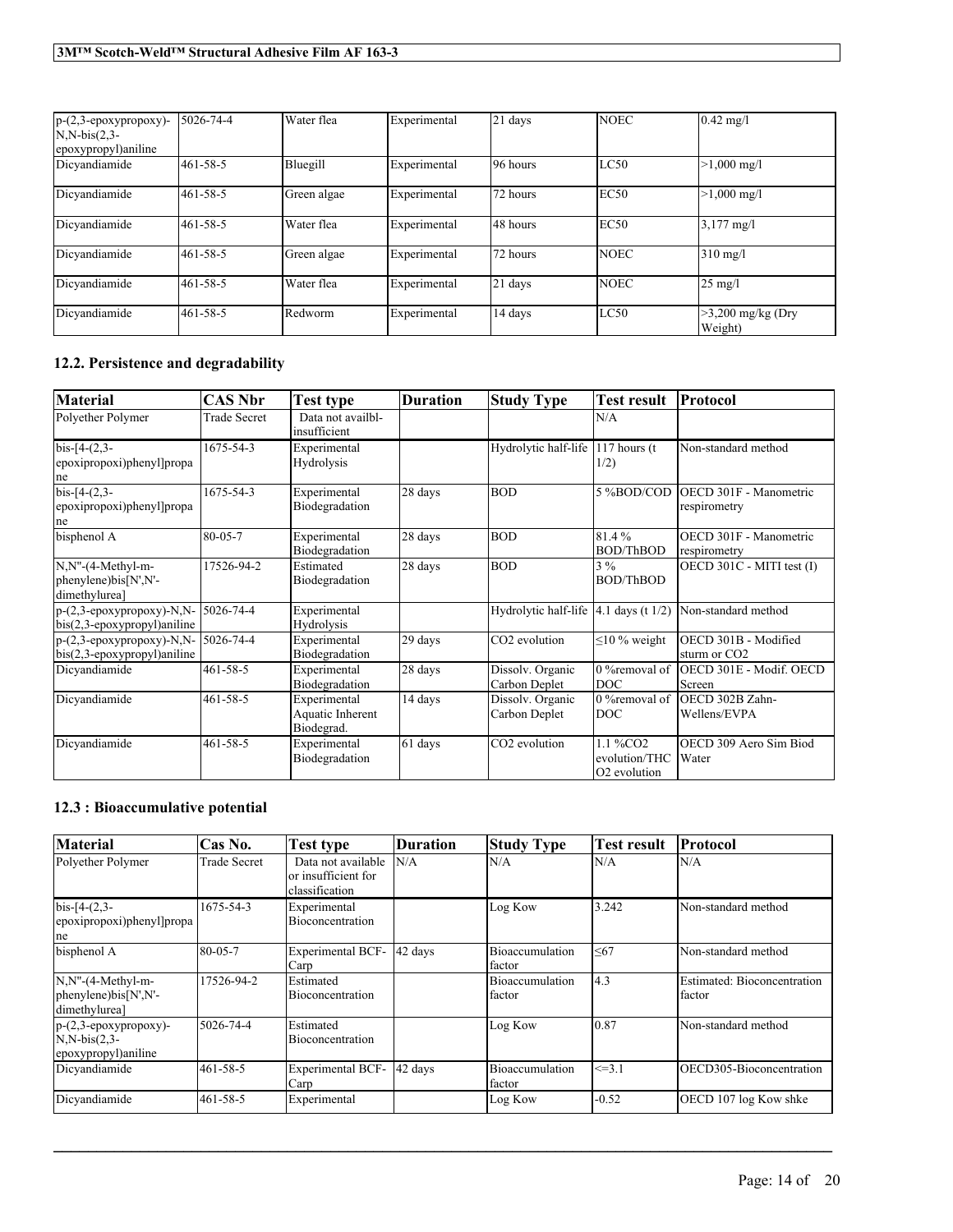| loconci<br><br>. .<br>. . |  | ʻfisk<br>mfd |
|---------------------------|--|--------------|

## **12.4. Mobility in soil**

| <b>Material</b> | Cas No.   | Test type                        | <b>Study Type</b> | Test result                                              | Protocol                           |
|-----------------|-----------|----------------------------------|-------------------|----------------------------------------------------------|------------------------------------|
| Dicvandiamide   | 1461-58-5 | Modeled Mobility Koc<br>lin Soil |                   | ERROR: Length<br>cannot be greater<br>than the length of | $\mathsf{E}$ Disuite <sup>TM</sup> |
|                 |           |                                  |                   | the string.                                              |                                    |

### **12.5. Results of the PBT and vPvB assessment**

This material does not contain any substances that are assessed to be a PBT or vPvB

## **12.6. Endocrine disrupting properties**

This material does not contain any substances that are assessed to be an endocrine disruptor for environmental effects

## **12.7. Other adverse effects**

No information available.

# **SECTION 13: Disposal considerations**

## **13.1 Waste treatment methods**

Dispose of contents/ container in accordance with the local/regional/national/international regulations.

Dispose of waste product in a permitted industrial waste facility. Empty drums/barrels/containers used for transporting and handling hazardous chemicals (chemical substances/mixtures/preparations classified as Hazardous as per applicable regulations) shall be considered, stored, treated & disposed of as hazardous wastes unless otherwise defined by applicable waste regulations. Consult with the respective regulating authorities to determine the available treatment and disposal **facilities** 

The coding of a waste stream is based on the application of the product by the consumer. Since this is out of the control of 3M, no waste code(s) for products after use will be provided. Please refer to the European Waste Code (EWC - 2000/532/EC and amendments) to assign the correct waste code to your waste stream. Ensure national and/or regional regulations are complied with and always use a licensed waste contractor.

#### **EU waste code (product as sold)**

08 04 09\* Waste adhesives and sealants containing organic solvents or other dangerous substances 20 01 27\* Paint, inks, adhesives and resins containing dangerous substances

# **SECTION 14: Transportation information**

|                         | Ground<br><b>Transport</b><br>(ADR) | <b>Air Transport (IATA)</b> | <b>Marine</b><br><b>Transport</b><br>(IMDG) |
|-------------------------|-------------------------------------|-----------------------------|---------------------------------------------|
| 14.1 UN number          | UN3077                              | UN3077                      | UN3077                                      |
| 14.2 UN proper shipping | <b>ENVIRONMENTALLY</b>              | <b>ENVIRONMENTALLY</b>      | <b>ENVIRONMENTALLY</b>                      |
| name                    | <b>HAZARDOUS</b>                    | HAZARDOUS SUBSTANCE,        | <b>HAZARDOUS</b>                            |
|                         | SUBSTANCE, SOLID,                   | SOLID, N.O.S.(EPOXY         | SUBSTANCE, SOLID,                           |
|                         | N.O.S.(EPOXY RESIN)                 | <b>RESIN</b> )              | N.O.S.(EPOXY RESIN)                         |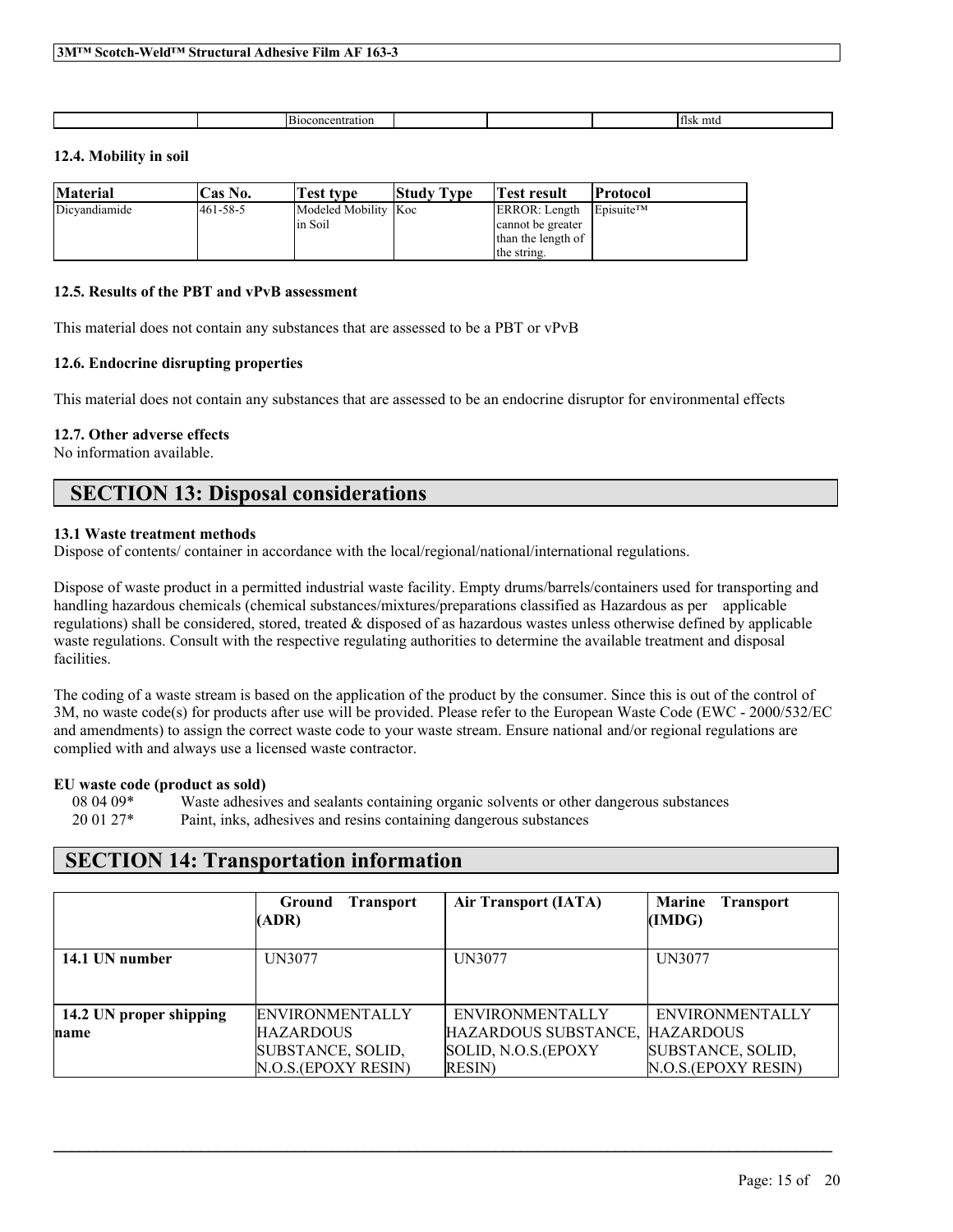| 14.3 Transport hazard             | 9                                | 9                               | 9                         |
|-----------------------------------|----------------------------------|---------------------------------|---------------------------|
| class(es)                         |                                  |                                 |                           |
|                                   |                                  |                                 |                           |
| 14.4 Packing group                | III                              | III                             | III                       |
|                                   |                                  |                                 |                           |
|                                   |                                  |                                 |                           |
|                                   |                                  |                                 |                           |
| <b>14.5 Environmental hazards</b> | <b>Environmentally Hazardous</b> | Not applicable                  | Marine Pollutant          |
|                                   |                                  |                                 |                           |
|                                   |                                  |                                 |                           |
| 14.6 Special precautions for      | Please refer to the other        | Please refer to the other       | Please refer to the other |
| user                              | sections of the SDS for          | sections of the SDS for further | sections of the SDS for   |
|                                   | further information.             | information.                    | further information.      |
| 14.7 Transport in bulk            | No data available.               | No data available.              | No data available.        |
| according to Annex II of          |                                  |                                 |                           |
| Marpol 73/78 and IBC Code         |                                  |                                 |                           |
| <b>Control Temperature</b>        | No data available.               | No data available.              | No data available.        |
|                                   |                                  |                                 |                           |
|                                   |                                  |                                 |                           |
| <b>Emergency Temperature</b>      | No data available.               | No data available.              | No data available.        |
|                                   |                                  |                                 |                           |
|                                   |                                  |                                 |                           |
| <b>ADR Tunnel Code</b>            | $\left( -\right)$                | Not applicable.                 | Not applicable.           |
|                                   |                                  |                                 |                           |
|                                   |                                  |                                 |                           |
| <b>ADR Classification Code</b>    | M <sub>7</sub>                   | Not applicable.                 | Not applicable.           |
|                                   |                                  |                                 |                           |
|                                   |                                  |                                 |                           |
| <b>ADR Transport Category</b>     | $\overline{3}$                   | Not applicable.                 | Not applicable.           |
|                                   |                                  |                                 |                           |
|                                   |                                  |                                 |                           |
|                                   |                                  | $\theta$                        | $\mathbf{0}$              |
| <b>ADR Multiplier</b>             | $\mathbf{1}$                     |                                 |                           |
|                                   |                                  |                                 |                           |
|                                   |                                  |                                 |                           |
| <b>IMDG Segregation Code</b>      | Not applicable.                  | Not applicable.                 | <b>NONE</b>               |
|                                   |                                  |                                 |                           |

Please contact the address or phone number listed on the first page of the SDS for additional information on the transport/shipment of the material by rail (RID) or inland waterways (ADN).

# **SECTION 15: Regulatory information**

## **15.1. Safety, health and environmental regulations/legislation specific for the substance or mixture**

**Carcinogenicity**

| Ingredient                              |  |
|-----------------------------------------|--|
| bis-[4-(2,3-epoxipropoxi)phenyl]propane |  |

**Industrial Classification Regulation** 

1675-54-3 Gr. 3: Not classifiable International Agency for Research on Cancer

## **Restrictions on the manufacture, placing on the market and use:**

The following substance(s) contained in this product is/are subject through Annex XVII of REACH regulation to restrictions on the manufacture, placing on the market and use when present in certain dangerous substances, mixtures and articles. Users of this product are required to comply with the restrictions placed upon it by the aforementioned provision.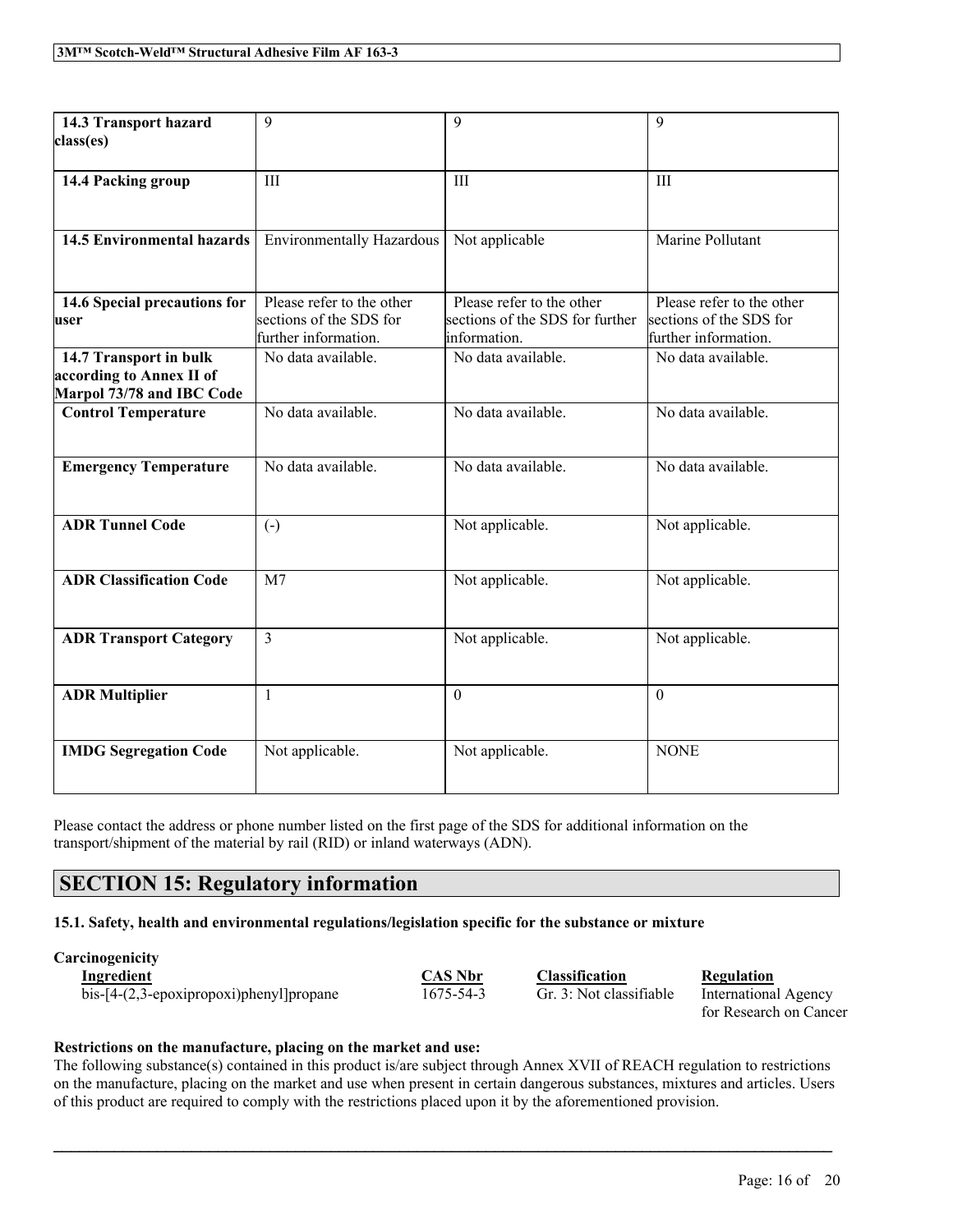| Ingredient                                                                                    | <b>CAS Nbr</b> |
|-----------------------------------------------------------------------------------------------|----------------|
| bisphenol A                                                                                   | 80-05-7        |
| Restriction status: listed in REACH Annex XVII                                                |                |
| Restricted uses: See Annex XVII to Regulation (EC) No 1907/2006 for Conditions of Restriction |                |

#### **Authorization status under REACH:**

The following substance/s contained in this product might be or is/are subject to authorization in accordance with REACH:

| <b>Ingredient</b> | <b>CAS Nbr</b> |
|-------------------|----------------|
| bisphenol A       | $80 - 05 - 7$  |

Authorization status: listed in the Candidate List of Substances of Very High Concern for Authorization

#### **Global inventory status**

Contact 3M for more information. The components of this product are in compliance with the chemical notification requirements of TSCA. All required components of this product are listed on the active portion of the TSCA Inventory.

#### **15.2. Chemical Safety Assessment**

A chemical safety assessment has not been carried out for this mixture. Chemical safety assessments for the contained substances may have been carried out by the registrants of the substances in accordance with Regulation (EC) No 1907/2006, as amended.

# **SECTION 16: Other information**

#### **List of relevant H statements**

| H <sub>3</sub> 02 | Harmful if swallowed.                            |
|-------------------|--------------------------------------------------|
| H315              | Causes skin irritation.                          |
| H317              | May cause an allergic skin reaction.             |
| H318              | Causes serious eye damage.                       |
| H319              | Causes serious eye irritation.                   |
| H335              | May cause respiratory irritation.                |
| H341              | Suspected of causing genetic defects.            |
| <b>H360F</b>      | May damage fertility.                            |
| H411              | Toxic to aquatic life with long lasting effects. |

#### **Revision information:**

EU Section 09: pH information information was added.

Industrial Use of Adhesives: Section 16: Annex information was modified.

Label: CLP Percent Unknown information was modified.

Label: CLP Precautionary - Disposal information was deleted.

Label: CLP Precautionary - Prevention information was modified.

Label: CLP Precautionary - Response information was modified.

List of sensitizers information was modified.

Section 2: Other hazards phrase information was modified.

Section 03: Composition table % Column heading information was added.

Section 3: Composition/ Information of ingredients table information was modified.

Section 03: SCL table information was added.

Section 03: Substance not applicable information was added.

Section 4: First aid for eye contact information information was modified.

Section 04: Information on toxicological effects information was modified.

Section 5: Hazardous combustion products table information was modified.

Section 6: Accidental release personal information information was modified.

Section 7: Precautions safe handling information information was modified.

Section 8: Appropriate Engineering controls information information was modified.

 $\mathcal{L}_\mathcal{L} = \mathcal{L}_\mathcal{L} = \mathcal{L}_\mathcal{L} = \mathcal{L}_\mathcal{L} = \mathcal{L}_\mathcal{L} = \mathcal{L}_\mathcal{L} = \mathcal{L}_\mathcal{L} = \mathcal{L}_\mathcal{L} = \mathcal{L}_\mathcal{L} = \mathcal{L}_\mathcal{L} = \mathcal{L}_\mathcal{L} = \mathcal{L}_\mathcal{L} = \mathcal{L}_\mathcal{L} = \mathcal{L}_\mathcal{L} = \mathcal{L}_\mathcal{L} = \mathcal{L}_\mathcal{L} = \mathcal{L}_\mathcal{L}$ 

Section 8: DNEL table row information was modified.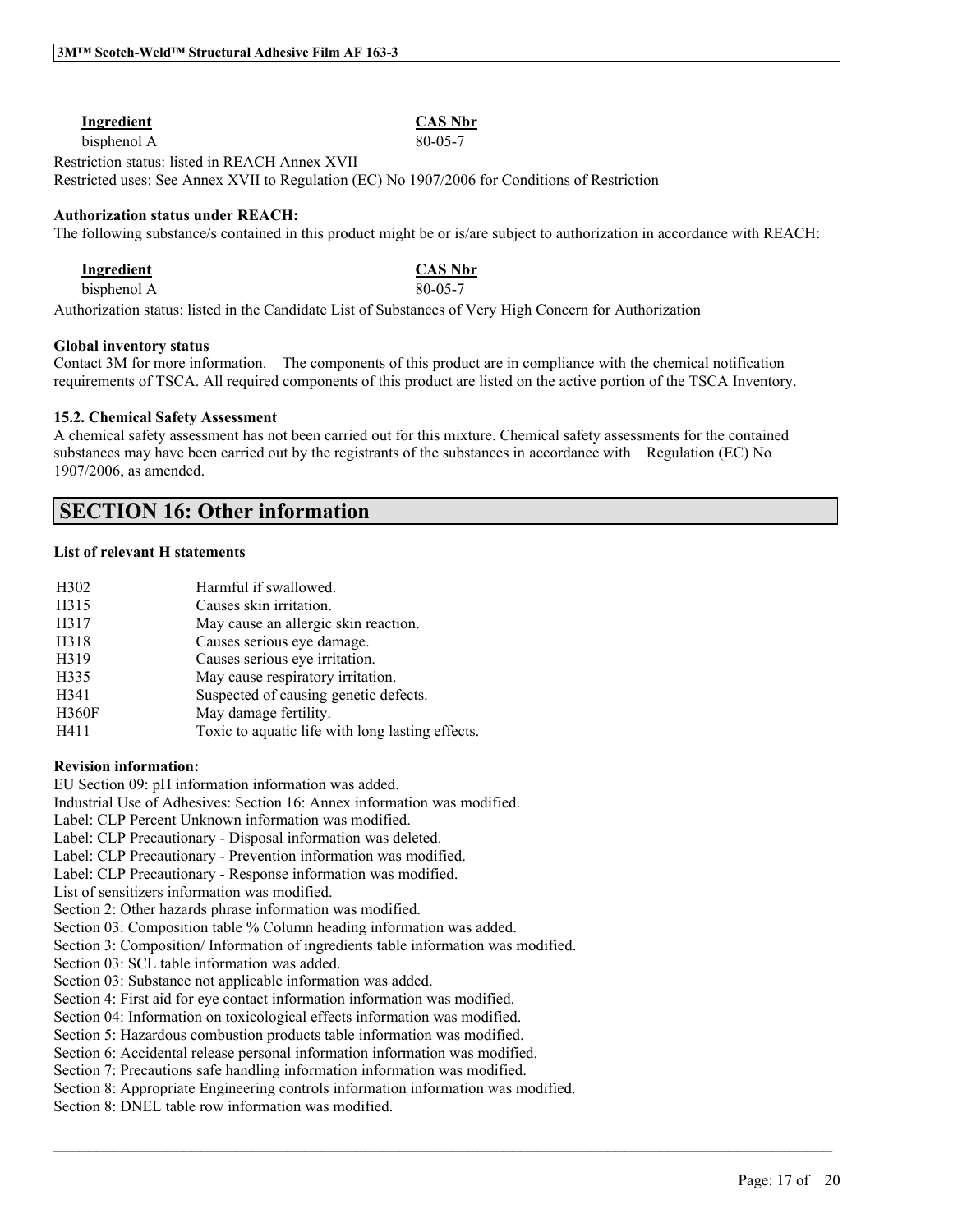Section 8: Personal Protection - Skin/hand information information was modified. Section 8: PNEC table row information was modified. Section 9: Evaporation Rate information information was deleted. Section 9: Explosive properties information information was deleted. Section 09: Kinematic Viscosity information information was added. Section 9: Melting point information information was modified. Section 9: Oxidising properties information information was deleted. Section 9: pH information information was deleted. Section 9: Property description for optional properties information was modified. Section 9: Vapour density value information was added. Section 9: Vapour density value information was deleted. Section 9: Viscosity information information was deleted. Section 11: Acute Toxicity table information was modified. Section 11: Carcinogenicity Table information was modified. Section 11: Endocrine disruptor table column headers information was added. Section 11: Endocrine disruptor table row information was added. Section 11: Germ Cell Mutagenicity Table information was modified. Section 11: Reproductive Toxicity Table information was modified. Section 11: Respiratory Sensitization Table information was modified. Section 11: Serious Eye Damage/Irritation Table information was modified. Section 11: Skin Corrosion/Irritation Table information was modified. Section 11: Skin Sensitization Table information was modified. Section 11: Target Organs - Repeated Table information was modified. Section 12: 12.6. Endocrine Disrupting Properties information was added. Section 12: 12.7. Other adverse effects information was modified. Section 12: Component ecotoxicity information information was modified. Section 12: Contact manufacturer for more detail. information was deleted. Section 12: Mobility in soil information information was added. Section 12: No endocrine disruptor information available warning information was added. Section 12: Persistence and Degradability information information was modified. Section 12:Bioccumulative potential information information was modified. Section 13: Standard Phrase Category Waste GHS information was modified. Section 14 Classification Code – Main Heading information was added. Section 14 Classification Code – Regulation Data information was added. Section 14 Control Temperature – Main Heading information was added. Section 14 Control Temperature – Regulation Data information was added. Section 14 Disclaimer Information information was added. Section 14 Emergency Temperature – Main Heading information was added. Section 14 Emergency Temperature – Regulation Data information was added. Section 14 Hazard Class + Sub Risk – Main Heading information was added. Section 14 Hazard Class + Sub Risk – Regulation Data information was added. Section 14 Hazardous/Not Hazardous for Transportation information was added. Section 14 Multiplier – Main Heading information was added. Section 14 Multiplier – Regulation Data information was added. Section 14 Other Dangerous Goods – Main Heading information was added. Section 14 Other Dangerous Goods – Regulation Data information was added. Section 14 Packing Group – Main Heading information was added. Section 14 Packing Group – Regulation Data information was added. Section 14 Proper Shipping Name information was added. Section 14 Regulations – Main Headings information was added. Section 14 Segregation – Regulation Data information was added. Section 14 Segregation Code – Main Heading information was added. Section 14 Special Precautions – Main Heading information was added. Section 14 Special Precautions – Regulation Data information was added. Section 14 Transport Category – Main Heading information was added. Section 14 Transport Category – Regulation Data information was added.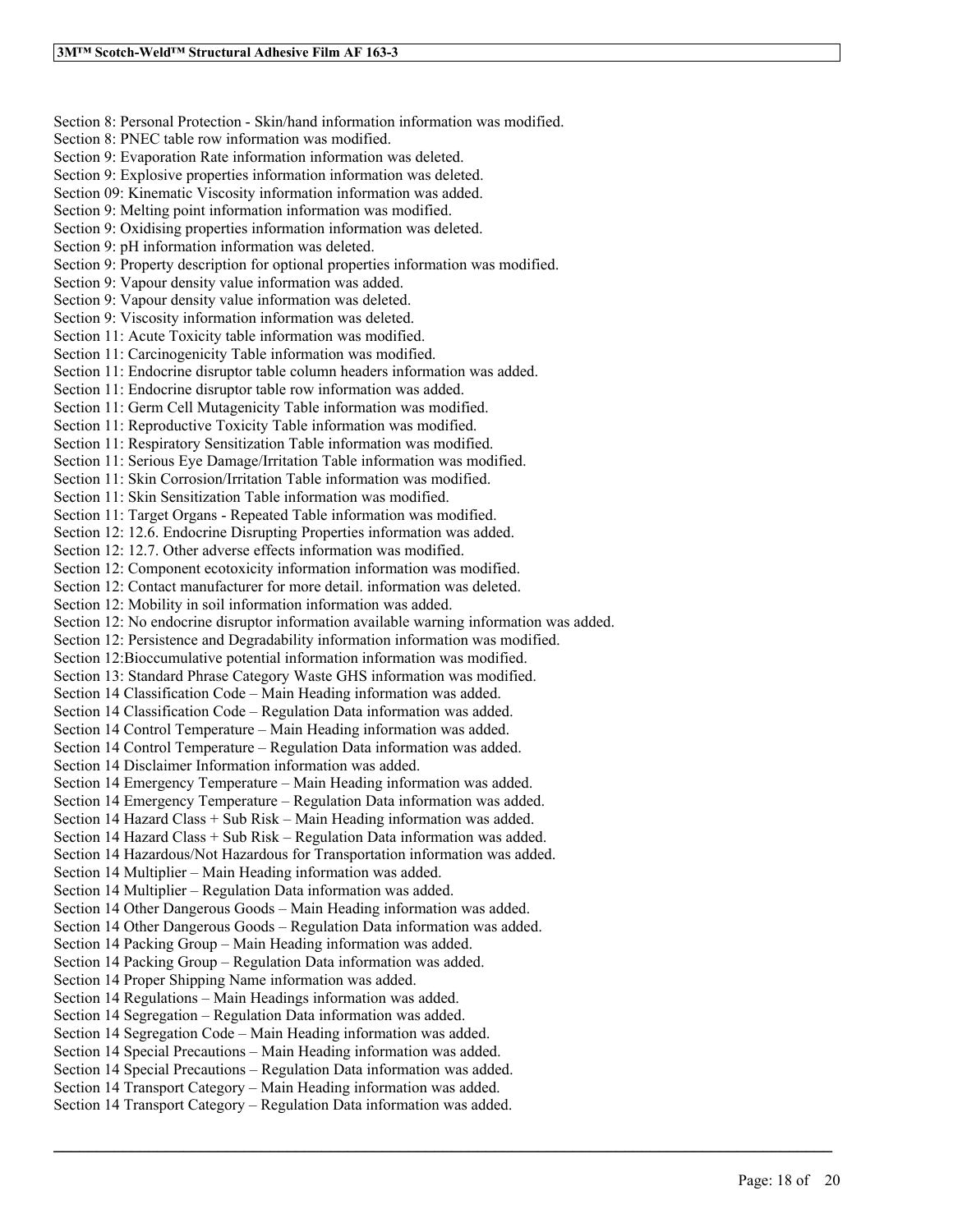Section 14 Transport in bulk – Regulation Data information was added.

- Section 14 Transport in bulk according to Annex II of Marpol and the IBC Code Main Heading information was added.
- Section 14 Tunnel Code Main Heading information was added.
- Section 14 Tunnel Code Regulation Data information was added.
- Section 14 UN Number Column data information was added.
- Section 14 UN Number information was added.
- Section 15: Carcinogenicity information information was added.
- Section 15: Label remarks and EU Detergent information was deleted.
- Section 15: Regulations Inventories information was added.

# **Annex**

| 1. Title                                               |                                                                                                   |
|--------------------------------------------------------|---------------------------------------------------------------------------------------------------|
| <b>Substance identification</b>                        | bisphenol A;<br>EC No. 201-245-8;                                                                 |
|                                                        | CAS Nbr 80-05-7;                                                                                  |
|                                                        |                                                                                                   |
| <b>Exposure Scenario Name</b>                          | Industrial Use of Adhesives                                                                       |
| <b>Lifecycle Stage</b>                                 | Use at industrial sites                                                                           |
| <b>Contributing activities</b>                         | PROC 21 -Low energy manipulation and handling of substances bound in/on                           |
|                                                        | materials or articles                                                                             |
|                                                        | ERC 05 - Use at industrial site leading to inclusion into/onto article                            |
| Processes, tasks and activities covered                | Application of product. Cutting and laminating of adhesive films and tapes.                       |
| 2. Operational conditions and risk management measures |                                                                                                   |
| <b>Operating Conditions</b>                            | Physical state:Solid.                                                                             |
|                                                        | <b>General operating conditions:</b>                                                              |
|                                                        | Duration of exposure per day at workplace [for one worker]: 8 hours/day;                          |
|                                                        | Emission days per year: 20 days per year;                                                         |
|                                                        | Indoors with good general ventilation;                                                            |
| <b>Risk management measures</b>                        | Under the operational conditions described above the following risk management<br>measures apply: |
|                                                        | General risk management measures:                                                                 |
|                                                        | Human health:                                                                                     |
|                                                        | Protective Gloves - Chemical resistant. Refer to Section 8 of the SDS for                         |
|                                                        | specific glove material.;                                                                         |
|                                                        | <b>Environmental:</b>                                                                             |
|                                                        | None needed;                                                                                      |
|                                                        |                                                                                                   |
| Waste management measures                              | Incinerate in a permitted hazardous waste incinerator;                                            |
| 3. Prediction of exposure                              |                                                                                                   |
| <b>Prediction of exposure</b>                          | Human and environmental exposures are not expected to exceed the DNELs and                        |
|                                                        | PNECs when the identified risk management measures are adopted.Contact 3M at                      |
|                                                        | the address or phone number listed on the first page of the SDS for information on                |
|                                                        | exposure estimation.                                                                              |

| 1. Title                                               |                                                                                                                                 |
|--------------------------------------------------------|---------------------------------------------------------------------------------------------------------------------------------|
| <b>Substance identification</b>                        |                                                                                                                                 |
| <b>Exposure Scenario Name</b>                          | Industrial Use of Adhesives                                                                                                     |
| <b>Lifecycle Stage</b>                                 | Use at industrial sites                                                                                                         |
| <b>Contributing activities</b>                         | PROC 13 - Treatment of articles by dipping and pouring<br>ERC 05 -Use at industrial site leading to inclusion into/onto article |
| Processes, tasks and activities covered                | Bonding process for adhesive films, which involves defreezing, cutting,<br>laminating, curing and potentially milling.          |
| 2. Operational conditions and risk management measures |                                                                                                                                 |
| <b>Operating Conditions</b>                            | Physical state: Liquid.                                                                                                         |
|                                                        | <b>General operating conditions:</b>                                                                                            |